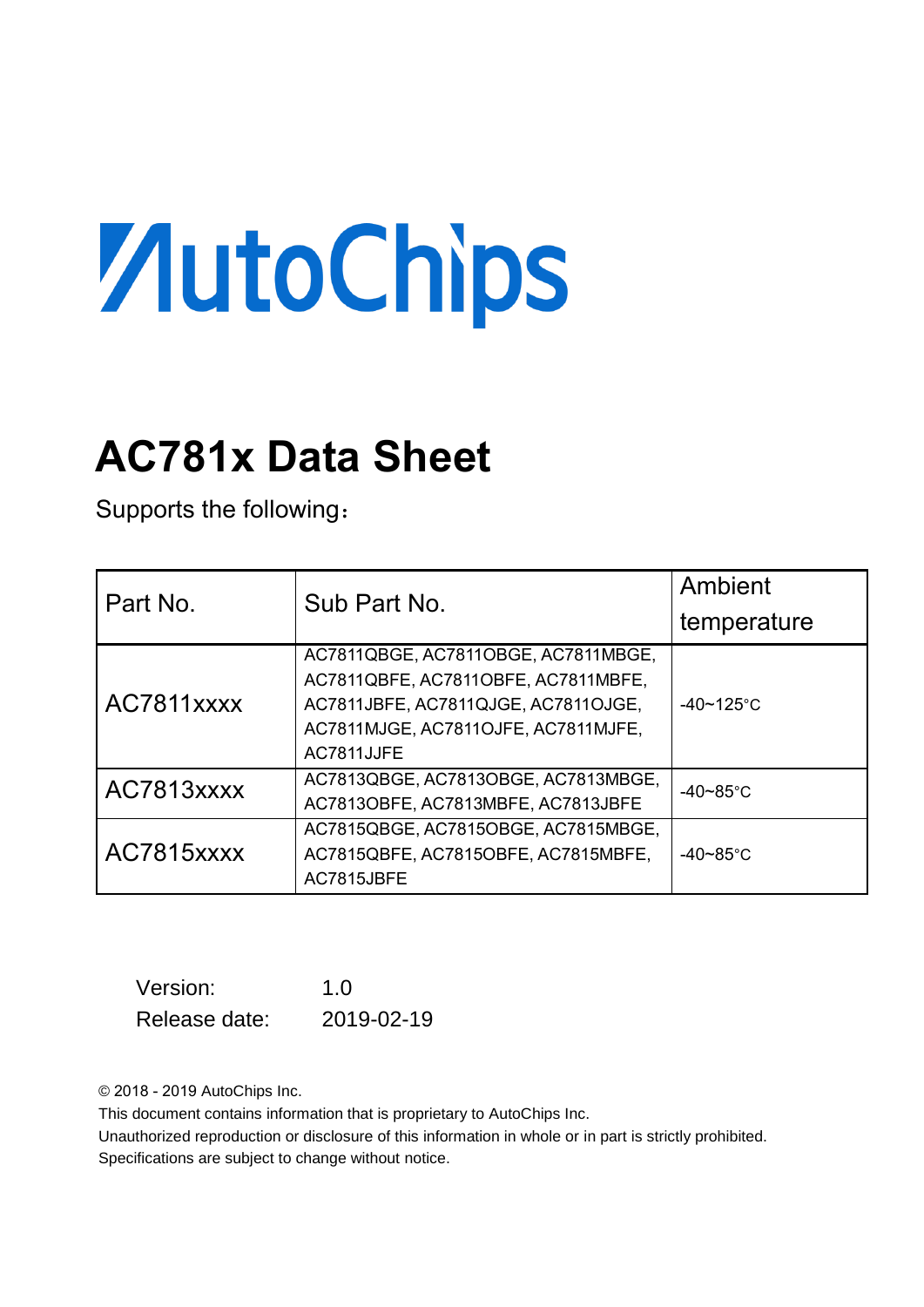

# <span id="page-1-0"></span>**Document Revision History**

| <b>Revision</b> | <b>Date</b> | <b>Author</b>    | <b>Description</b> |
|-----------------|-------------|------------------|--------------------|
| 0. ا            | 2019-02-19  | <b>AutoChips</b> | Initial Version    |
|                 |             |                  |                    |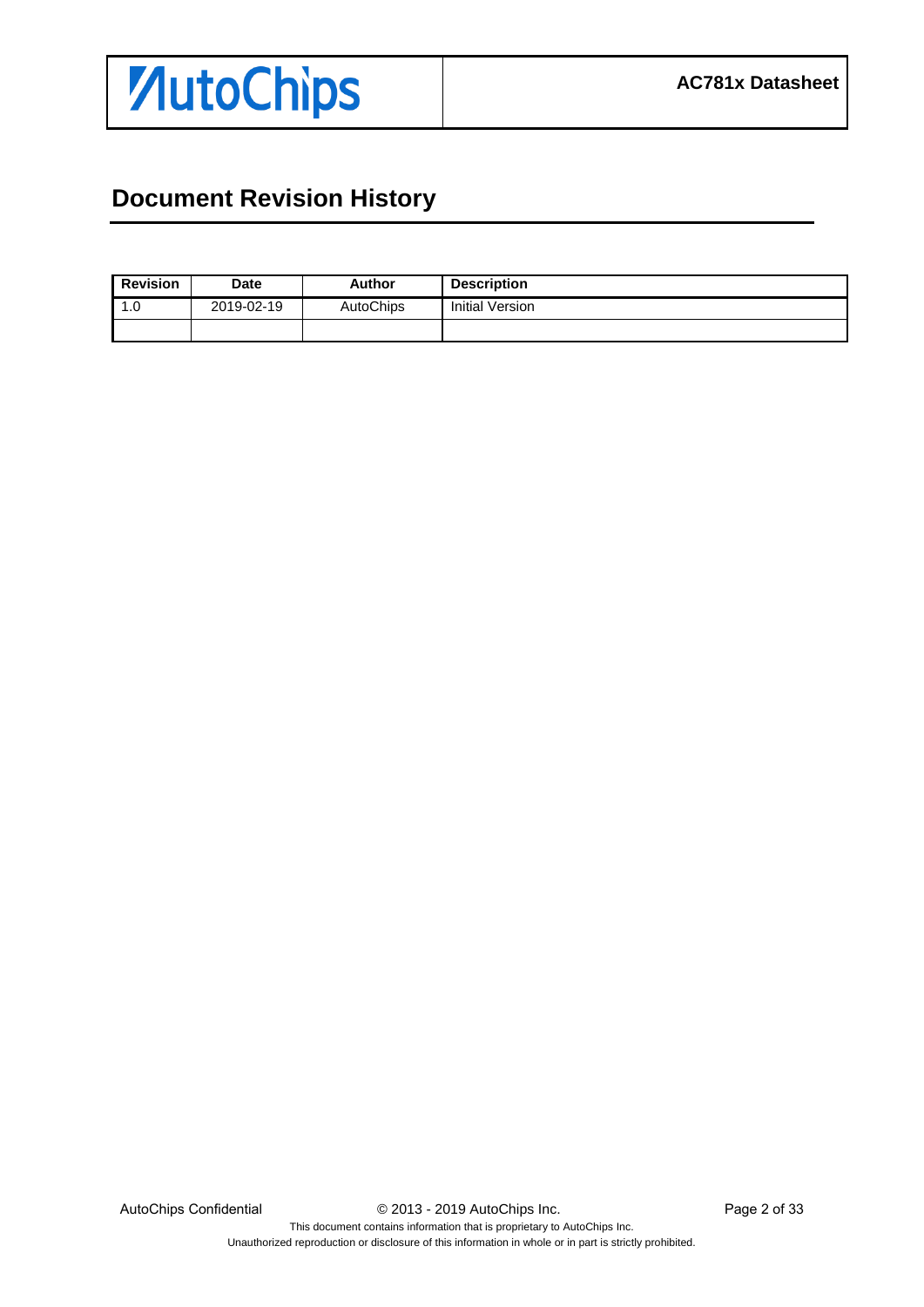# **ZutoChips**

# <span id="page-2-0"></span>**Table of Contents**

| 1              |     |       |  |
|----------------|-----|-------|--|
| $\mathbf{2}$   |     |       |  |
|                | 2.1 |       |  |
|                | 2.2 |       |  |
|                | 2.3 |       |  |
|                | 2.4 |       |  |
| 3              |     |       |  |
| 4              |     |       |  |
|                | 4.1 |       |  |
|                | 4.2 |       |  |
|                | 4.3 |       |  |
|                | 4.4 |       |  |
| 5              |     |       |  |
|                | 5.1 |       |  |
|                |     | 5.1.1 |  |
|                |     | 5.1.2 |  |
|                |     | 5.1.3 |  |
|                | 5.2 |       |  |
|                |     | 5.2.1 |  |
|                |     | 5.2.2 |  |
|                | 5.3 |       |  |
|                |     | 5.3.1 |  |
| 6              |     |       |  |
|                | 6.1 |       |  |
|                |     | 6.1.1 |  |
|                | 6.2 |       |  |
|                |     |       |  |
|                |     | 6.2.2 |  |
|                |     | 6.2.3 |  |
|                | 6.3 |       |  |
|                | 6.4 |       |  |
|                |     | 6.4.1 |  |
|                |     | 6.4.2 |  |
|                | 6.5 |       |  |
|                |     | 6.5.1 |  |
|                |     | 6.5.2 |  |
| $\overline{7}$ |     |       |  |
|                | 7.1 |       |  |
|                |     |       |  |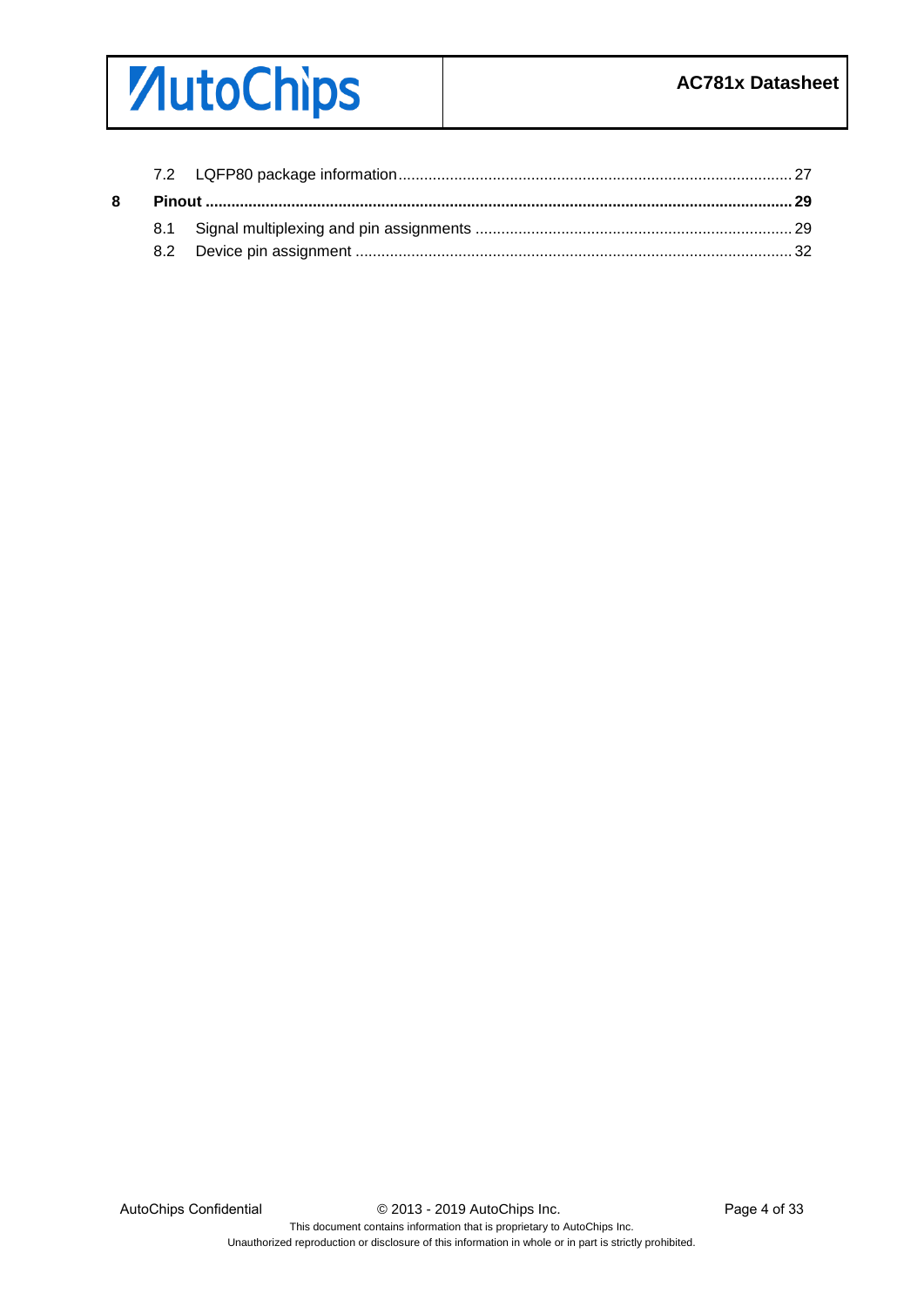# *AutoChips*

### <span id="page-4-0"></span>**1 Key Features**

- Operating characteristics
	- $\triangleright$  Voltage range: 2.7 to 5.5 V
	- $\triangleright$  Temperature range (ambient): -40 to 125°C
- Performance
	- Up to 100 MHz ARM® Cortex-M3 core
	- $\triangleright$  Single cycle 32-bit x 32-bit multiplier
	- Fast I/O access port
- Memories and memory interfaces
	- $\triangleright$  Up to 256 KB flash
	- $\triangleright$  Up to 64 KB RAM
- Clocks
	- Oscillator (OSC) supports 4 MHz to 30 MHz crystal or ceramic resonator; choice of low power or high gain oscillators
	- $\triangleright$  Internal clock source (ICS) internal PLL with internal or external reference, 8 MHz pretrimmed internal reference for 100 MHz system clock
	- $\triangleright$  Internal 32 kHz low-power oscillator (LPO)
- System peripherals
	- $\triangleright$  Power management module (PMC) with three power modes: Run, Wait, Stop
	- $\triangleright$  Low-voltage detection (LVD) with reset
	- $\triangleright$  Watchdog with independent clock source(WDOG)
	- $\triangleright$  Programmable cyclic redundancy check module(CRC)
	- $\triangleright$  Serial wire debug (SWD) & JTAG interfaces
- Cortex®-M3 Embedded Trace Macrocell™
- $\triangleright$  Aliased SRAM bitband region (BIT-BAND)
- $\triangleright$  One 12-channel DMA
- Human-machine interface
	- $\triangleright$  Up to 68 general-purpose input/output (GPIO)
	- $\triangleright$  External interrupt (IRQ)
- Analog modules
	- One up to 16-channel 12-bit SAR ADC, operation in Stop mode, optional hardware trigger (ADC)
	- $\triangleright$  Two analog comparators containing a 6-bit DAC and programmable reference input(ACMP)
- Timers
	- $\triangleright$  One 6-channel PWM
	- > Three 2-channel PWM
	- $\triangleright$  One 8-channel periodic interrupt timer (TIMER)
	- $\triangleright$  One pulse width timer (PWDT)
	- $\triangleright$  One real-time clock (RTC)
	- Communication interfaces
		- $\triangleright$  Two SPI modules (SPI)
		- Up to SIX UART modules (one support Software LIN)
		- $\triangleright$  Two I2C modules (I2C)
		- Two CAN module (CAN)
		- $\triangleright$  One Hardware Lin module(LIN)
	- Package options
		- 80-pin LQFP
		- $\triangleright$  64-pin LQFP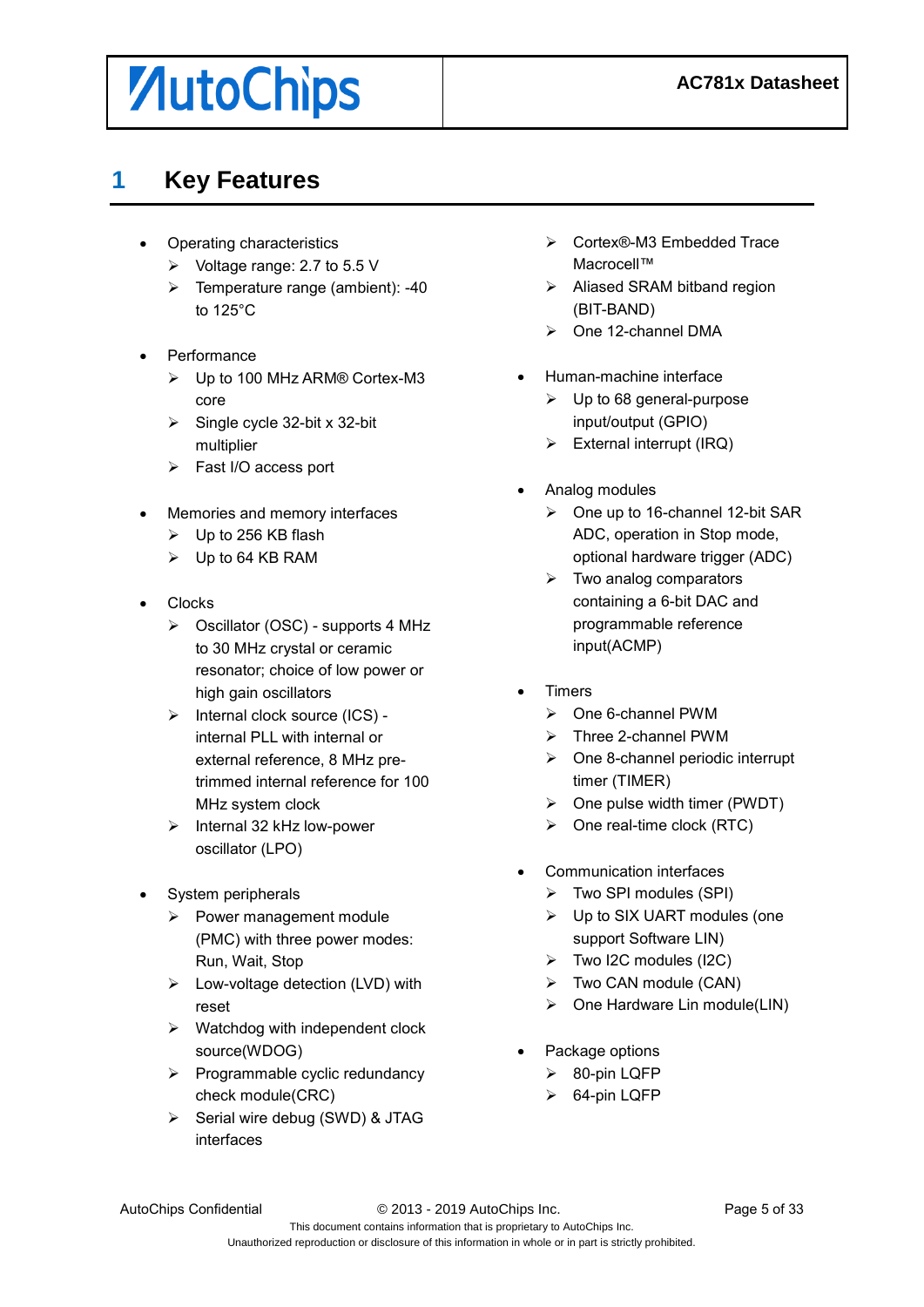# <span id="page-5-0"></span>**2 Part identification**

### <span id="page-5-1"></span>**2.1 Description**

Part numbers for the chip have fields that identify the specific part. You can use the values of these fields to determine the specific part you have received.

#### <span id="page-5-2"></span>**2.2 Format**

Part numbers for this device have the following format: AC## GTUFPN

### <span id="page-5-3"></span>**2.3 Fields**

This table lists the possible values for each field in the part number (not all combinations are valid):

| <b>Field</b> | <b>Description</b>     | <b>Values</b>                                                            |
|--------------|------------------------|--------------------------------------------------------------------------|
| AC##         | ATC mcu family         | $\cdot$ AC78                                                             |
| G            | Generation             | $\cdot$ 1 = the first generation                                         |
| T            | Temperature range (°C) | • 1 = AEC-Q100 Grade 1<br>• 3= AEC-Q100 Grade 3<br>• $5 = 85^{\circ}C$   |
| U            | User flash memory size | $\cdot$ Q = 256 KB<br>• O = 128 KB<br>$\cdot$ M = 64 KB<br>• $J = 32$ KB |
| F            | Grade definition       | $\cdot$ B = Normal Grade<br>$\bullet$ J = BCM Grade                      |
| P            | Package identifier     | • $F = 64 (7 mm \times 7 mm)$<br>$\cdot$ G = 80 (10 mm x 10 mm)          |
| N            | Packaging type         | $\cdot$ E = LQFP                                                         |

#### **Table 1. Fields**

### <span id="page-5-4"></span>**2.4 Example**

This is an example part number: AC7811QBGE.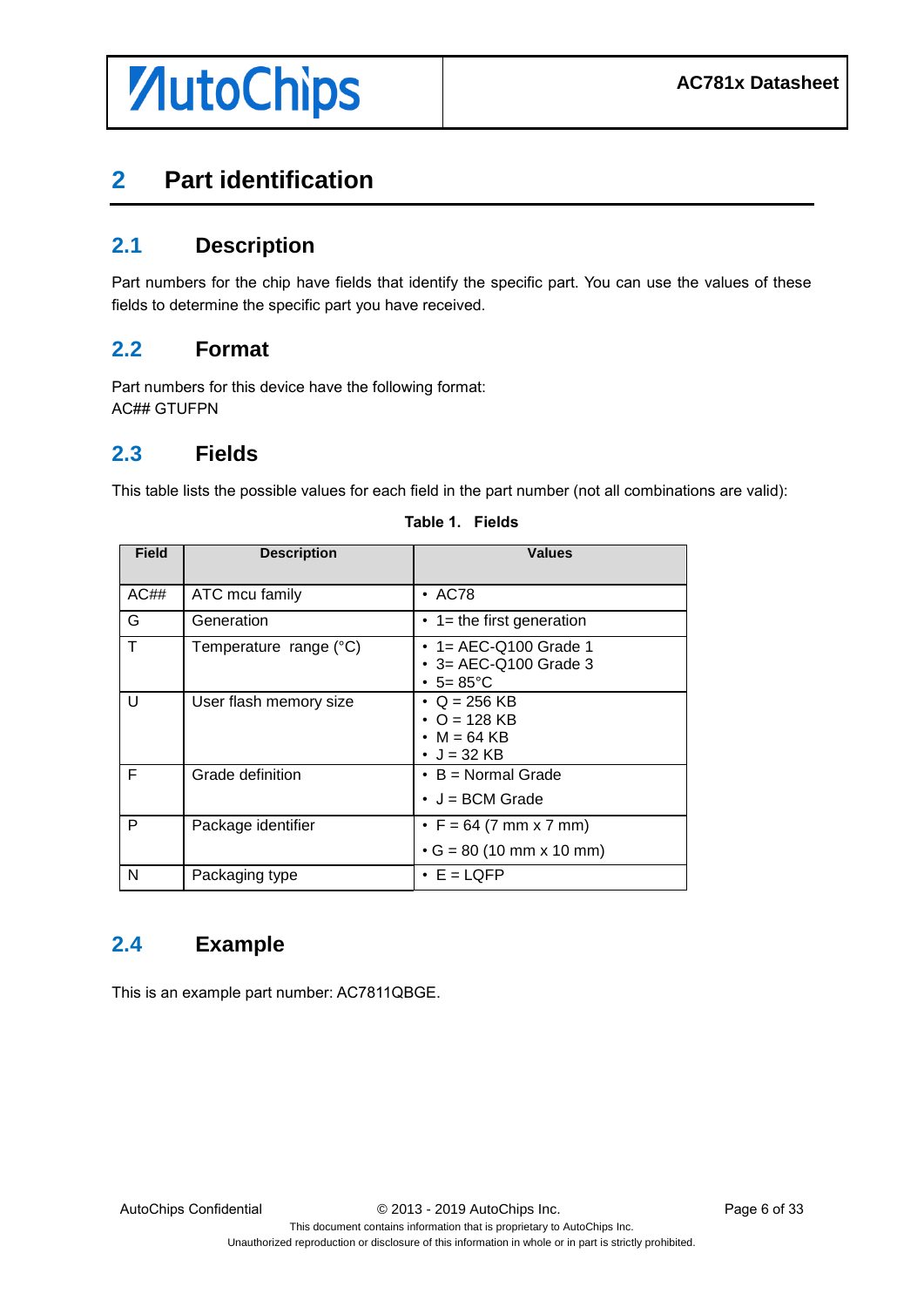

### <span id="page-6-0"></span>**3 Parameter classification**

The electrical parameters shown in this supplement are guaranteed by various methods.To give the customer a better understanding, the following classification is used and the parameters are tagged accordingly in the tables where appropriate:

|  |  | Table 2. Parameter classifications |
|--|--|------------------------------------|
|--|--|------------------------------------|

| Those parameters are guaranteed during production testing on each individual device.                                                                                                                                         |
|------------------------------------------------------------------------------------------------------------------------------------------------------------------------------------------------------------------------------|
| Those parameters are achieved by the design characterization by measuring a statistically<br>relevant sample size across process variations.                                                                                 |
| Those parameters are achieved by design characterization on a small sample size from<br>typical devices under typical conditions unless otherwise noted. All values shown in the<br>typical column are within this category. |
| Those parameters are derived mainly from simulations.                                                                                                                                                                        |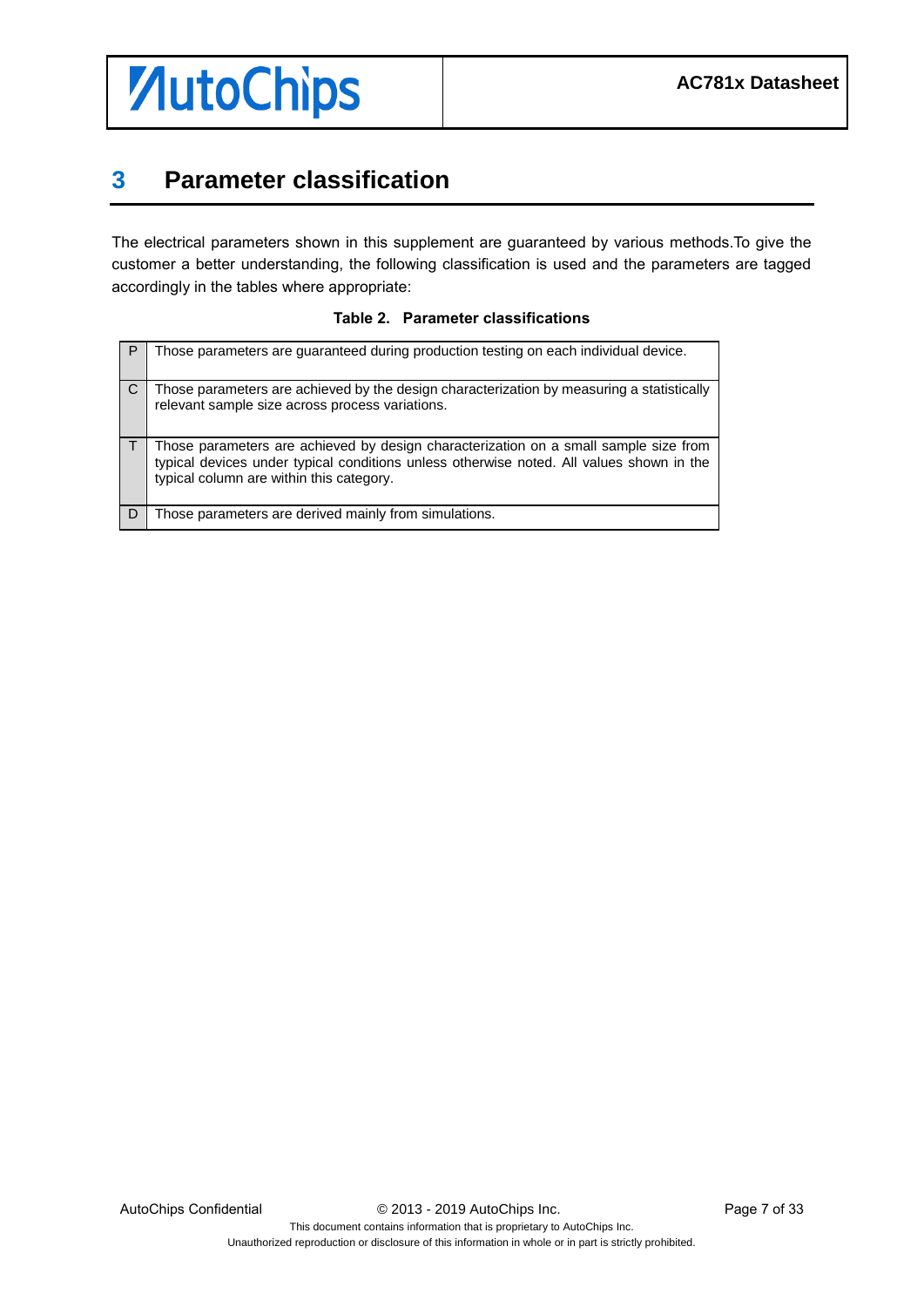# *AutoChips*

## <span id="page-7-0"></span>**4 Ratings**

### <span id="page-7-1"></span>**4.1 Thermal handling ratings**

#### **Table 3. Thermal handling ratings**

| <b>Symbol</b>    | <b>Description</b>            | Min.  | Max. | Unit | <b>Notes</b> |
|------------------|-------------------------------|-------|------|------|--------------|
| Tstg             | Storage temperature           | $-55$ | 150  | °C   |              |
| SDR <sup>-</sup> | Solder temperature, lead-free |       | 260  | °C   |              |

1. Determined according to JEDEC Standard JESD22-A103, High Temperature Storage Life.

2. Determined according to IPC/JEDEC Standard J-STD-020, Moisture/Reflow Sensitivity Classification for Nonhermetic Solid State Surface Mount Devices.

### <span id="page-7-2"></span>**4.2 Moisture handling ratings**

#### **Table 4. Moisture handling ratings**

|     | Symbol   Description       | Min. |  | Max.   Unit   Notes |
|-----|----------------------------|------|--|---------------------|
| MSL | Moisture sensitivity level |      |  |                     |

1. Determined according to IPC/JEDEC Standard J-STD-020, Moisture/Reflow Sensitivity Classification for Nonhermetic Solid State Surface Mount Devices.

### <span id="page-7-3"></span>**4.3 ESD handling ratings**

#### **Table 5. ESD handling ratings**

| <b>Symbol</b> | <b>Description</b>                                    | Min.    | <b>Max</b> | Unit | <b>Notes</b> |
|---------------|-------------------------------------------------------|---------|------------|------|--------------|
| <b>V</b> нвм  | Electrostatic discharge voltage, human body model     | $-8000$ | 8000       | V    |              |
| <b>VCDM</b>   | Electrostatic discharge voltage, charged-device model | $-750$  | 750        | v    |              |
| <b>ILAT</b>   | Latch-up current at ambient temperature of 125°C      | $-200$  | 200        | mA   |              |

1.Determined according to AEC-Q100-002-D,HUMAN BODY MODEL ELECTROSTATIC DISCHARGE TEST.

2.Determined according to AEC-Q100-011-C1,CHARGED DEVICE MODEL (CDM) ELECTROSTATIC DISCHARGE TEST.

3. Determined according to AEC-Q100-004-D,IC LATCH-UP TEST.

- Test was performed at 125 °C case temperature (Class II).
- Supply groups pass 1.5 Vccmax.

### <span id="page-7-4"></span>**4.4 Voltage and current operating ratings**

Absolute maximum ratings are stress ratings only, and functional operation at the maxima is not guaranteed. Stress beyond the limits specified in the following table may affect device reliability or cause

AutoChips Confidential  $\degree$  2013 - 2019 AutoChips Inc. Page 8 of 33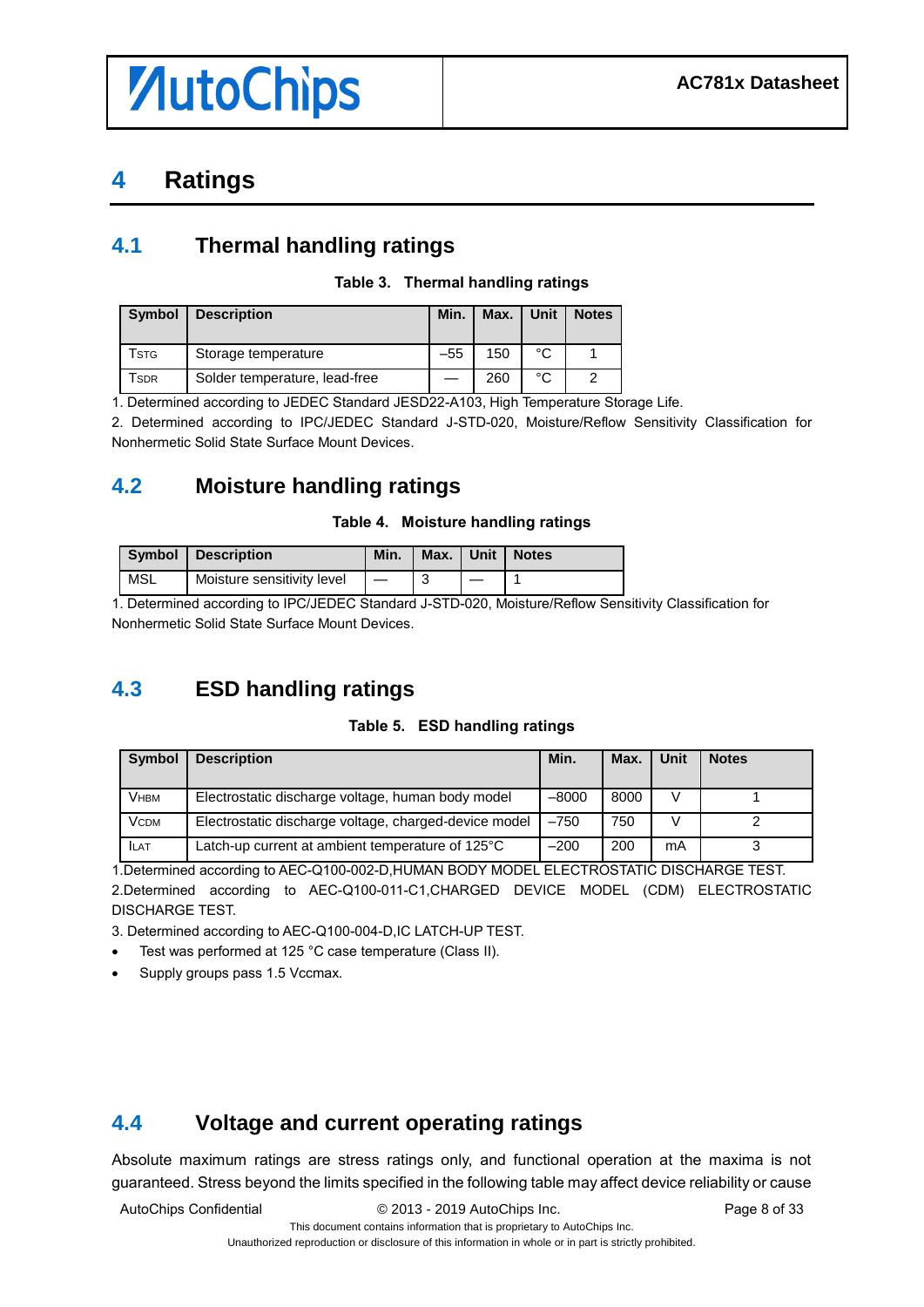permanent damage to the device. For functional operating conditions, refer to the remaining tables in this document.

This device contains circuitry protecting against damage due to high static voltage or electrical fields; however, it is advised that normal precautions be taken to avoid application of any voltages higher than maximum-rated voltages to this high-impedance circuit. Reliability of operation is enhanced if unused inputs are tied to an appropriate logic voltage level (for instance, either VSS or VDD) or the programmable pullup resistor associated with the pin is enabled.

| Symbol                | <b>Description</b>                                                           | Min.             | Max.            | Unit |
|-----------------------|------------------------------------------------------------------------------|------------------|-----------------|------|
| <b>V<sub>DD</sub></b> | Digital supply voltage                                                       | $-0.3$           | 6               | V    |
| ldd.                  | Maximum current into V <sub>DD</sub>                                         |                  | 60              | mA   |
| Vin                   | Input voltage except true open drain<br>pins                                 | $-0.3$           | $V_{DD} + 0.31$ | V    |
|                       | Input voltage of true open drain pins                                        | $-0.3$           | $V_{DD} + 0.31$ | V    |
| ID.                   | Instantaneous maximum current single<br>pin limit (applies to all port pins) | $-20$            | 20              | mA   |
| <b>VDDA</b>           | Analog supply voltage                                                        | $V_{DD}$ $-$ 0.3 | $V_{DD}$ + 0.3  |      |

#### **Table 6. Voltage and current operating ratings**

1. Maximum rating of VDD also applies to VIN.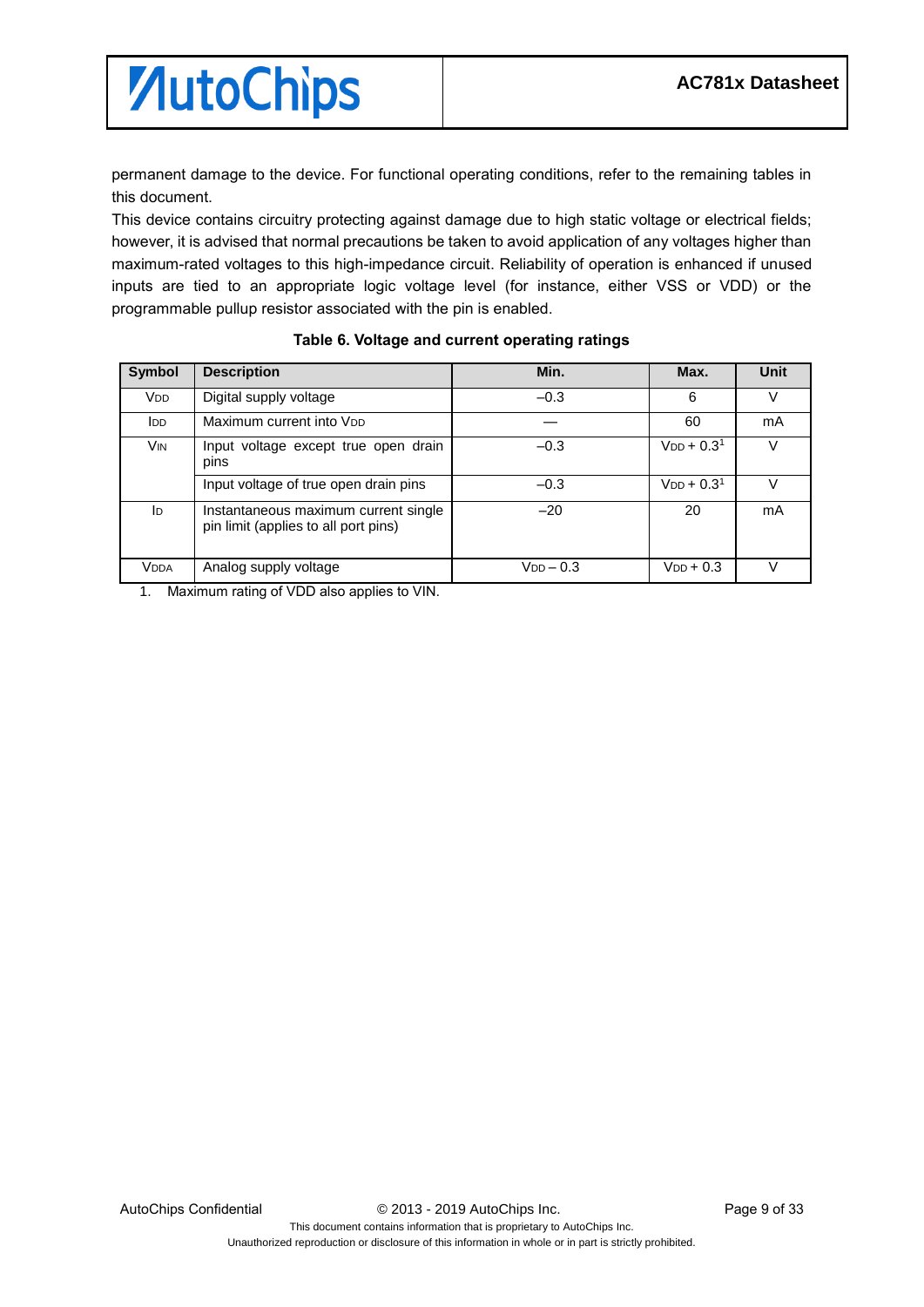### <span id="page-9-0"></span>**5 General**

### <span id="page-9-1"></span>**5.1 Nonswitching electrical specifications**

#### <span id="page-9-2"></span>**5.1.1 Power and ground pins**



#### **Figure 1. Pinout decoupling**

- 1. DVDD and AVDD must be shorted to a common source on PCB.
- 2. All decoupling capacitors must be low ESR ceramic capacitors (X7R type) , the recommended value is 0.1 uF.
- 3. For improved performance, it is recommended to use 10 uF,0.1 uF and 1 nF capacitors in parallel.
- 4. All decoupling capacitors should be placed as close as possible to the corresponding power and ground pins.

#### <span id="page-9-3"></span>**5.1.2 DC characteristics**

This section includes information about power supply requirements and I/O pin characteristics.

| <b>Symbol</b> | C            | <b>Descriptions</b>    |                                            | <b>Min</b>                                             | <b>Typical</b>    | <b>Max</b> | Unit              |        |
|---------------|--------------|------------------------|--------------------------------------------|--------------------------------------------------------|-------------------|------------|-------------------|--------|
|               |              |                        | Operating voltage                          |                                                        | 2.7               |            | 5.5               | $\vee$ |
| <b>VOH</b>    | P            | Output high<br>voltage | drive strength                             | $5 V$ , $I / 10$ = $-5$ ,<br>$-10, -15, -20mA$         | $0.85 \times VDD$ |            |                   | $\vee$ |
|               | $\mathsf{C}$ |                        |                                            | $3 V$ , $I_{load} = -3.6$ ,<br>$-7.2, -10.8, -14.4$ mA | $0.8 \times V$ DD |            |                   | V      |
| <b>I</b> OHT  | D            | Output high<br>current | Max total Io <sub>H</sub><br>for all ports | 5V                                                     |                   |            | 30                | mA     |
|               |              |                        |                                            | 3V                                                     |                   |            | 20                |        |
| <b>VOL</b>    | P            | Output low<br>voltage  | drive strength                             | $5 V$ , $I_{load} = 5$ ,<br>10, 15, 20mA               |                   |            | $0.15 \times VDD$ | $\vee$ |

AutoChips Confidential © 2013 - 2019 AutoChips Inc. Page 10 of 33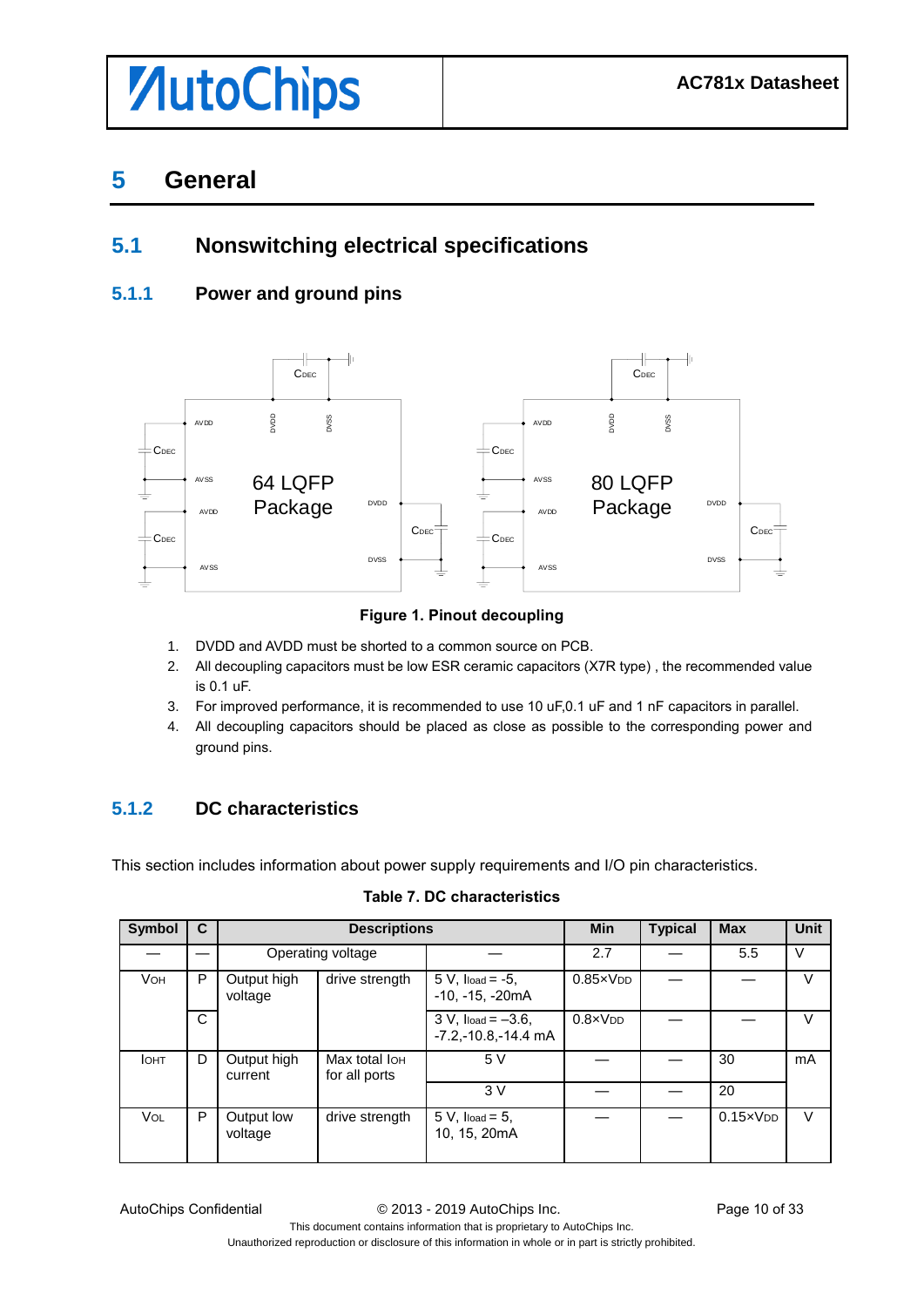|                    | $\mathsf C$           |                                                       |                                                                    | $3 V$ , $I$ load = $3.6$ ,<br>7.2,10.8,14.4 mA |                                                            |                 | $0.2 \times VDD$                         | V                 |
|--------------------|-----------------------|-------------------------------------------------------|--------------------------------------------------------------------|------------------------------------------------|------------------------------------------------------------|-----------------|------------------------------------------|-------------------|
| <b>IOLT</b>        | D                     | Output low<br>current                                 | Max total loL<br>for all ports                                     | 5V                                             |                                                            |                 | 30                                       | mA                |
|                    |                       |                                                       |                                                                    | 3V                                             |                                                            |                 | 20                                       |                   |
| $\overline{V}$ IH  | $\overline{P}$        | Input high<br>voltage                                 | All digital<br>inputs                                              | 4.5≤VDD<5.5 V                                  | 0.65<br>$\mathsf{x}$<br>V <sub>DD</sub>                    |                 | $VDD + 0.3$                              | $\overline{\vee}$ |
|                    |                       |                                                       |                                                                    | 2.7≤V <sub>DD</sub> <4.5 V                     | 0.70<br>$\pmb{\times}$<br>VDD                              |                 | $VDD + 0.3$                              |                   |
| VIL                | P                     | Input low<br>voltage                                  | All digital<br>inputs                                              | 4.5≤VDD<5.5 V                                  | $-0.3$                                                     |                 | 0.35<br>$\boldsymbol{\mathsf{x}}$<br>VDD | $\vee$            |
|                    |                       |                                                       |                                                                    | 2.7≤V <sub>DD</sub> <4.5 V                     | $-0.3$                                                     |                 | 0.30<br>$\mathsf{x}$<br>VDD              |                   |
| $\overline{V}$ hys | $\overline{\text{c}}$ | Input<br>hysteresi s                                  | All digital<br>inputs                                              |                                                | 0.06<br>$\boldsymbol{\mathsf{x}}$<br><b>V<sub>DD</sub></b> |                 |                                          | mV                |
| $ I_{In} $         | $\overline{P}$        | Input<br>leakage<br>current                           | Per pin (pins<br>in high<br>impedance<br>input mode)               | $V_{IN} = V_{DD}$ or $V_{SS}$                  | $-1$                                                       | 0.1             | $\overline{1}$                           | μA                |
| $ $ INTOT $ $      | $\overline{C}$        | Total<br>leakage<br>combine d<br>for all port<br>pins | Pins in high<br>impedance<br>input mode                            | $V_{IN} = V_{DD}$ or $V_{SS}$                  | $\overline{0}$                                             | 0.1             | 2                                        | μA                |
| RPU                | $\overline{P}$        | Pullup<br>resistors                                   | All digital<br>inputs, when<br>enabled                             |                                                | 40                                                         | $\overline{75}$ | 90                                       | $k\Omega$         |
| lic                | D                     | DC injection<br>current <sub>4,5,6</sub>              | Single pin limit                                                   | $V_{IN} < V_{SS}$ , $V_{IN} > V_{DD}$          | $-2$                                                       |                 | $\overline{2}$                           | mA                |
|                    |                       |                                                       | <b>Total MCU</b><br>limit, includes<br>sum of all<br>stressed pins |                                                | $-5$                                                       |                 | 25                                       |                   |
| C <sub>In</sub>    | $\overline{C}$        | Input capacitance, all pins                           |                                                                    |                                                |                                                            | $\overline{5}$  | $\overline{7}$                           | pF                |
| <b>VRAM</b>        | $\overline{C}$        | RAM retention voltage                                 |                                                                    |                                                | $\overline{2}$                                             |                 |                                          | $\overline{\vee}$ |

#### **Table 8. LVD /POR / AVDD Voltage warning specification**

| Symbol       | C. | <b>Description</b>                                             | <b>Min</b> | <b>Typical</b> | <b>Max</b> | Unit |
|--------------|----|----------------------------------------------------------------|------------|----------------|------------|------|
| <b>VPOR</b>  | D  | POR re-arm voltage <sup>1</sup>                                | 1.6        | 1.8            | 2          |      |
| <b>VLVDL</b> | C  | Falling low-voltage detect threshold-low range<br>$(LVDV=0)$   | 2.5        | 2.55           | 2.6        |      |
| <b>VLVDH</b> | C  | Falling low-voltage detect threshold-high range<br>$(LVDV=1)2$ | 4.1        | 4.2            | 4.3        |      |

AutoChips Confidential  $\oslash$  2013 - 2019 AutoChips Inc. Page 11 of 33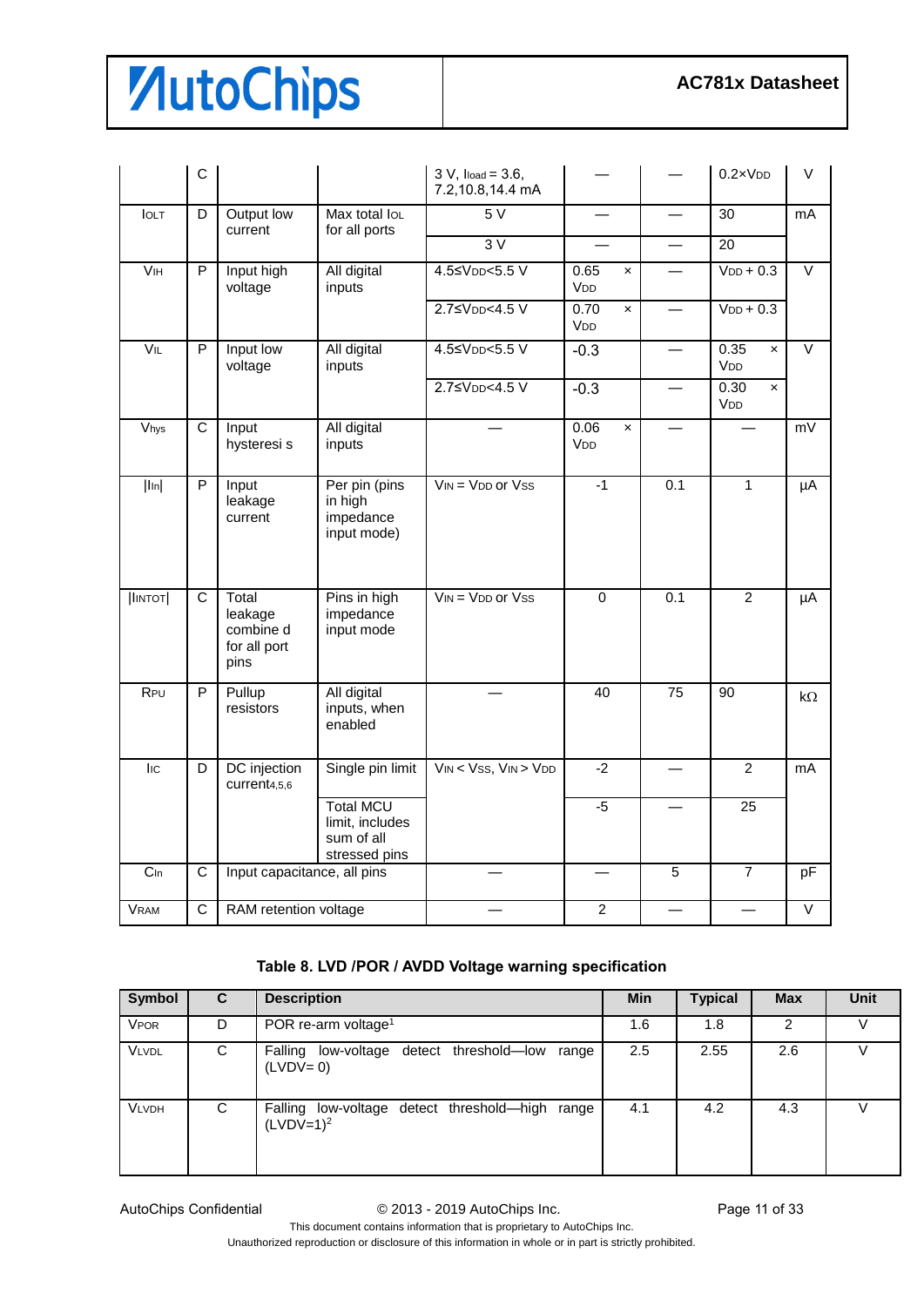| <b>VHYSLVD</b>        | C | low-voltage detect hysteresis            |                                |     | 50  |      | mV     |
|-----------------------|---|------------------------------------------|--------------------------------|-----|-----|------|--------|
| <b>VLVW1H</b>         | C | Falling<br>low-                          | Level 1 falling $(LVWV = 00)$  | 4.2 | 4.3 | 4.4  | $\vee$ |
| VLVW2H                | C | voltage<br>warning<br>threshold-<br>high | Level 2 falling( $LVWV = 01$ ) | 4.3 | 4.4 | 4.5  | V      |
| <b>VLVW3H</b>         | C | range                                    | Level 3 falling( $LVWV = 10$ ) | 4.4 | 4.5 | 4.6  | $\vee$ |
| <b>VLVW4H</b>         | C |                                          | Level 4 falling( $LVWV = 11$ ) | 4.5 | 4.6 | 4.7  | V      |
| <b>VLVW1L</b>         | C | Falling<br>low-                          | Level 1 falling( $LVWV = 00$ ) | 2.5 | 2.6 | 2.7  | $\vee$ |
| VLVW2L                | C | voltage<br>warning<br>threshold-<br>low  | Level 2 falling( $LVWV = 01$ ) | 2.6 | 2.7 | 2.8  | $\vee$ |
| <b>VLVW3L</b>         | C | range                                    | Level 3 falling( $LVWV = 10$ ) | 2.7 | 2.8 | 2.9  | $\vee$ |
| <b>VLVW4L</b>         | C |                                          | Level 4 falling( $LVWV = 11$ ) | 2.8 | 2.9 | 3    | $\vee$ |
| <b>VHYSPVD</b>        | C | Program low-voltage detect hysteresis    |                                |     | 50  |      | mV     |
| <b>V<sub>BG</sub></b> | P |                                          | Buffered bandgap output 3      |     | 1.2 | 1.21 | $\vee$ |

1. Maximum is highest voltage that POR is guaranteed.

2. Rising thresholds are falling threshold + hysteresis.

3. voltage Factory trimmed at VDD = 5.0 V, Temp = 25 °C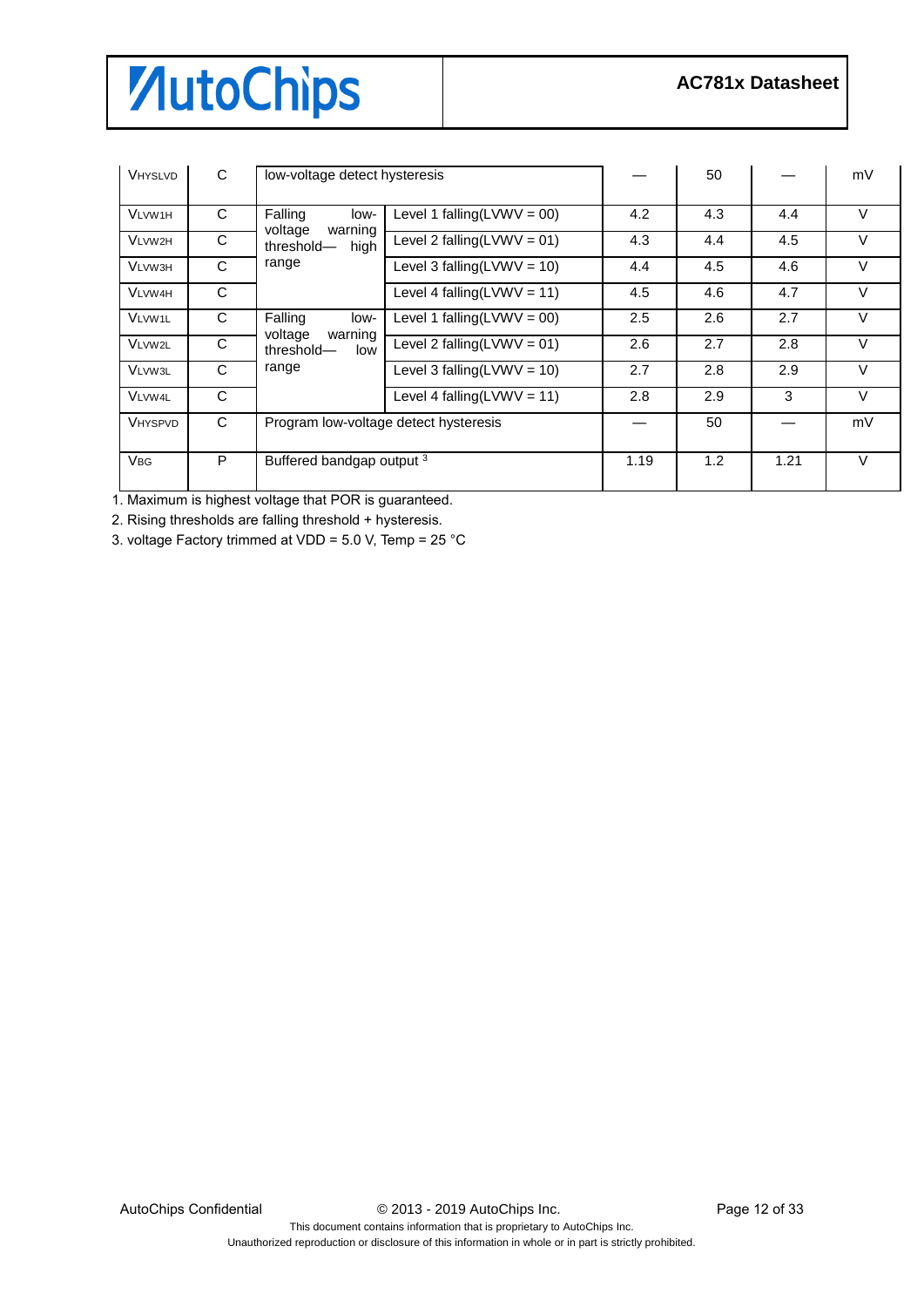### <span id="page-12-0"></span>**5.1.3 Supply current characteristics**

#### **Table 9. Supply current characteristics**

| <b>Parameter</b>                          | <b>Symbol</b> | <b>Core/BusFreq</b> | <b>VDD</b><br>(V) | $25^\circ$ 1 | $85^\circ$ | 125° <sup>2</sup> | Unit |
|-------------------------------------------|---------------|---------------------|-------------------|--------------|------------|-------------------|------|
| LFOSC+PLL,                                | <b>RIDD</b>   | 96/48 MHz           | 5                 | 18.55        | <b>TBD</b> | 18.91             | mA   |
| all modules clocks enabled;               |               | 48/48 MHz           |                   | 13.32        | <b>TBD</b> | 13.612            |      |
|                                           |               | 12/12 MHz           |                   | 7.55         | TBD        | 7.742             |      |
|                                           |               | 96/48 MHz           | 3.3               | 18.091       | <b>TBD</b> | 18.313            |      |
|                                           |               | 48/48 MHz           |                   | 12.892       | TBD        | 13.073            |      |
|                                           |               | 12/12 MHz           |                   | 7.182        | <b>TBD</b> | 7.256             |      |
| LFOSC+PLL,                                | <b>RIDD</b>   | 96/48 MHz           | 5                 | 15.996       | <b>TBD</b> | 16.858            | mA   |
| all modules clocks disabled and<br>gated; |               | 48/48 MHz           |                   | 11.147       | TBD        | 12.054            |      |
|                                           |               | 12/12 MHz           |                   | 6.206        | <b>TBD</b> | 6.918             |      |
|                                           |               | 96/48 MHz           | 3.3               | 15.711       | TBD        | 16.286            |      |
|                                           |               | 48/48 MHz           |                   | 10.912       | TBD        | 11.543            |      |
|                                           |               | 12/12 MHz           |                   | 6.015        | <b>TBD</b> | 6.413             |      |
| XOSC+PLL,                                 | <b>RIDD</b>   | 96/48 MHz           | 5                 | 21.537       | TBD        | 22.214            | mA   |
| all modules clocks enabled;               |               | 48/48 MHz           |                   | 16.299       | <b>TBD</b> | 16.947            |      |
|                                           |               | 12/12 MHz           |                   | 10.079       | <b>TBD</b> | 11.12             |      |
|                                           |               | 96/48 MHz           | 3.3               | 21.021       | TBD        | 21.568            |      |
|                                           |               | 48/48 MHz           |                   | 15.823       | <b>TBD</b> | 16.338            |      |
|                                           |               | 12/12 MHz           |                   | 10.101       | TBD        | 10.558            |      |
| XOSC+PLL,                                 | RIDD          | 96/48 MHz           | 5                 | 18.97        | <b>TBD</b> | 20.794            | mA   |
| all modules clocks disabled and<br>gated; |               | 48/48 MHz           |                   | 14.136       | <b>TBD</b> | 15.345            |      |
|                                           |               | 12/12 MHz           |                   | 9.178        | <b>TBD</b> | 10.286            |      |
|                                           |               | 96/48 MHz           | 3.3               | 18.639       | <b>TBD</b> | 20.097            |      |
|                                           |               | 48/48 MHz           |                   | 13.847       | TBD        | 14.706            |      |
|                                           |               | 12/12 MHz           |                   | 8.934        | <b>TBD</b> | 9.698             |      |
| Sleep mode                                | WIDD          | 96/48 MHz           | 5                 | 14.91        | <b>TBD</b> | 15.695            | mA   |
| LFOSC+PLL,<br>all modules clocks enabled  |               | 48/48 MHz           |                   | 10.638       | TBD        | 11.384            |      |
|                                           |               | 12/12 MHz           |                   | 6.088        | TBD        | 6.762             |      |
|                                           |               | 96/48 MHz           | 3.3               | 14.635       | <b>TBD</b> | 15.105            |      |
|                                           |               | 48/48 MHz           |                   | 10.404       | TBD        | 10.834            |      |
|                                           |               | 12/12 MHz           |                   | 5.891        | <b>TBD</b> | 6.252             |      |
| Sleep mode                                | WIDD          | 96/48 MHz           | 5                 | 17.934       | <b>TBD</b> | 19.07             | mA   |
| XOSC+PLL,<br>all modules clocks enabled   |               | 48/48 MHz           |                   | 13.664       | TBD        | 14.786            |      |
|                                           |               | 12/12 MHz           |                   | 9.103        | TBD        | 10.185            |      |
|                                           |               | 96/48 MHz           | 3.3               | 17.614       | TBD        | 18.404            |      |

AutoChips Confidential  $\degree$  2013 - 2019 AutoChips Inc. Page 13 of 33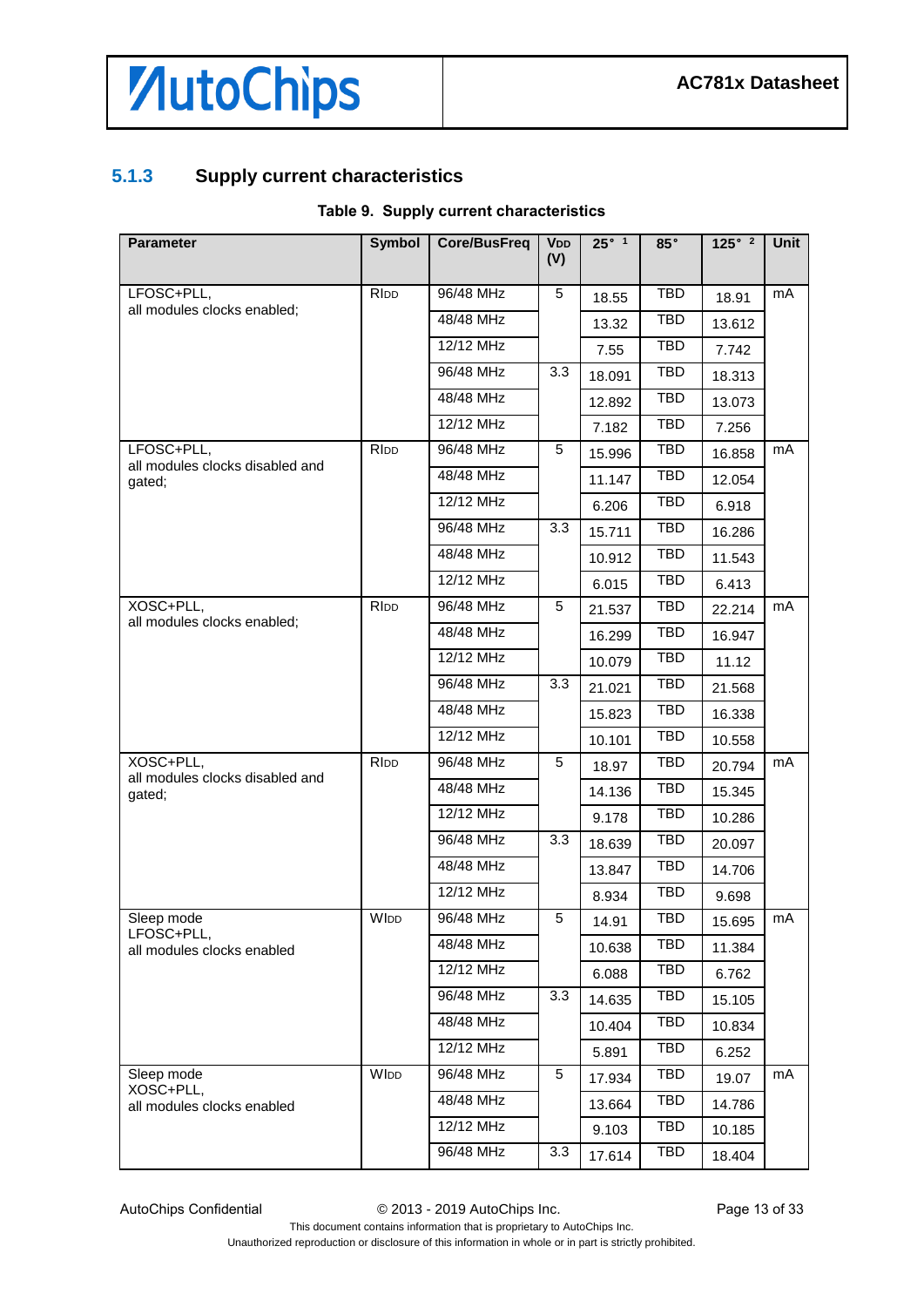|                                                |             | 48/48 MHz |     | 13.379 | TBD        | 14.167 |    |
|------------------------------------------------|-------------|-----------|-----|--------|------------|--------|----|
|                                                |             | 12/12 MHz |     | 8.859  | TBD        | 9.603  |    |
| Stop mode<br>(RTC/GPIO/I2C/SPI/UART/CAN/LIN    | <b>SIDD</b> |           | 5   | 5.2    | TBD        | 132.29 | μA |
| can wake up) 3                                 |             |           | 3.3 | 5      | TBD        | 129.05 |    |
| Standby mode(RTC on, RTC/NMI<br>can wake up) 3 | <b>SIDD</b> |           | 5   | 2.1    | TBD        | 33.47  | μA |
|                                                |             |           | 3.3 | 2      | TBD        | 30.46  |    |
| ADC adder to Stop mode                         |             |           | 5   | 85     | TBD        | 212.09 | μA |
|                                                |             |           | 3.3 | 78     | TBD        | 202.05 |    |
| ACMP adder to Stop mode                        |             |           | 5   | 6.1    | TBD        | 37.47  | μA |
|                                                |             |           | 3.3 | 6      | TBD        | 34.46  |    |
| LVD adder to Stop mode                         |             |           | 5   | 50.5   | TBD        | 156.7  | μA |
|                                                |             |           | 3.3 | 45.8   | <b>TBD</b> | 152.5  |    |

1. Data in Typical column was characterized at 3.3/5.0 V, 25 °C or is typical recommended value.

2. Data in Typical column was characterized at 3.3/5.0 V, 125 °C or is typical recommended value.

3. RTC adder cause <1 µA IDD increase typically, RTC clock source is 32 kHz LPO clock.

### <span id="page-13-0"></span>**5.2 Switching specifications**

#### <span id="page-13-1"></span>**5.2.1 Control timing**

| <b>Num</b>     | C            | Rating                                                 |                        | <b>Symbol</b> | Min                           | Typical <sup>1</sup> | <b>Max</b> | <b>Unit</b> |
|----------------|--------------|--------------------------------------------------------|------------------------|---------------|-------------------------------|----------------------|------------|-------------|
| 1              | D            | System and core clock $(t_{sys} = 1/f_{sys})$          |                        | fsys          | DC.                           |                      | 100        | <b>MHz</b>  |
| $\overline{2}$ | P            | Bus frequency ( $t_{\text{cyc}} = 1/f_{\text{Bus}}$ )  |                        | fBus          | <b>DC</b>                     |                      | 50         | <b>MHz</b>  |
| 3              | P            | oscillator<br>Internal<br>low<br>power<br>frequency    |                        | fLPO          |                               | 32                   |            | <b>KHz</b>  |
| 4              | D            | External reset pulse width2                            |                        | textrst       | $1.5 \times$ t <sub>32k</sub> |                      |            | ns          |
| 5              | D            | IRQ pulse width                                        | Run mode <sub>3</sub>  | tillh/tihil   | $1.5 \times t$ sys            |                      |            | ns          |
|                | D            |                                                        | Stop mode <sub>3</sub> | tillH/tiHiL   | $1.5 \times$ t <sub>32k</sub> |                      |            | ns          |
| 6              | $\mathsf{C}$ | Port rise and fall                                     |                        | tRise         |                               | 10.2                 |            | ns          |
|                | C            | time - Normal drive<br>strength(load = $50$<br>$pF$ )4 |                        | tFall         |                               | 9.5                  |            | ns          |
|                | $\mathsf{C}$ | Port rise and fall<br>time - high drive                |                        | tRise         |                               | 5.4                  |            | ns          |
|                | C            | strength(load = $50$<br>pF)4                           |                        | tFall         |                               | 4.6                  |            | ns          |

1. Typical values are based on characterization data at VDD = 5.0 V, 25 °C unless otherwise stated.

2. This is the shortest pulse that is guaranteed to be recognized as a RESET pin request.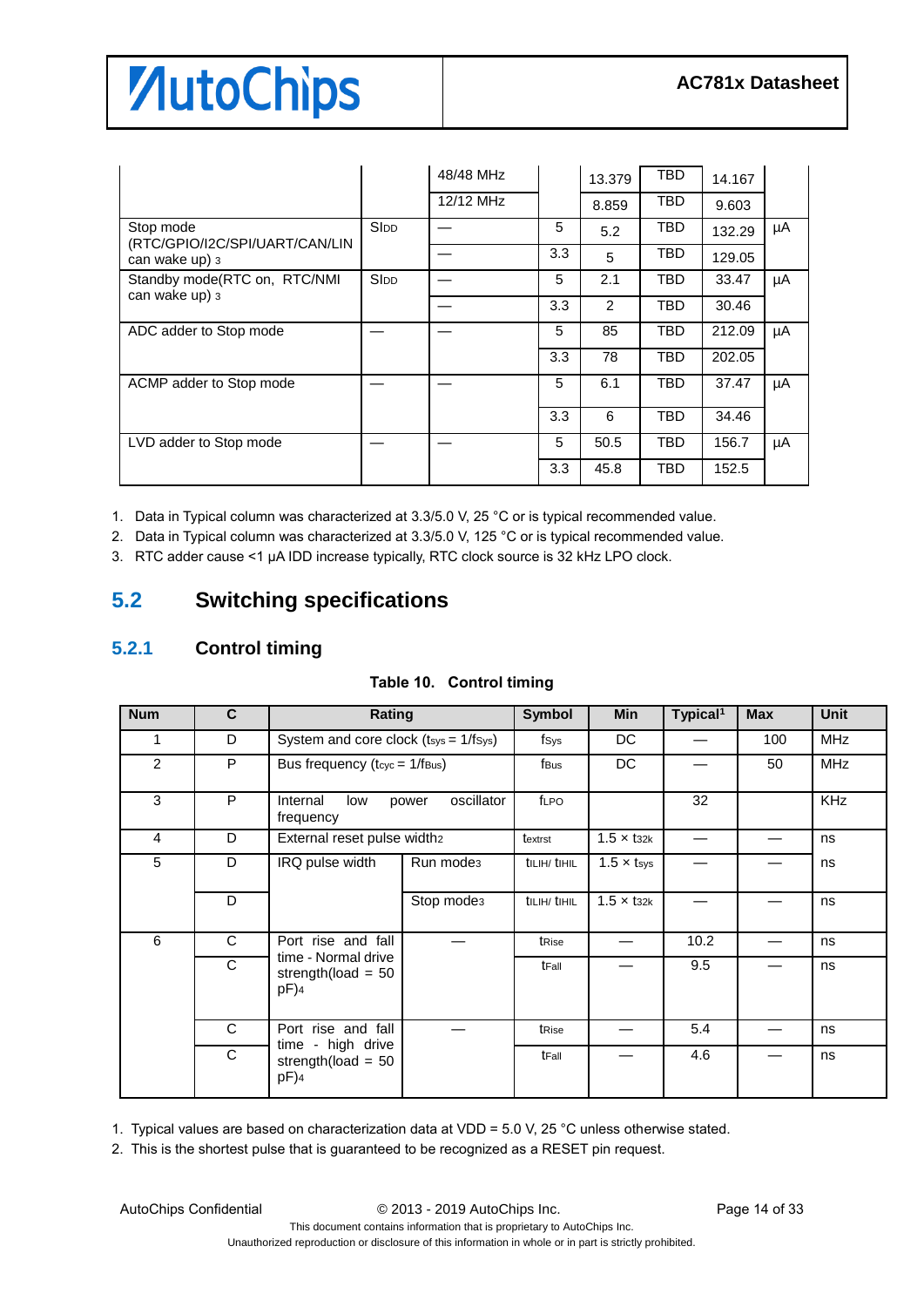3. This is the minimum pulse width that is guaranteed to pass through the pin synchronization circuitry. Shorter pulses may or may not be recognized.

4. Timing is shown with respect to 20% VDD and 80% VDD levels. Temperature range -40 °C to 125 °C.

#### <span id="page-14-0"></span>**5.2.2 PWM module timing**

Synchronizer circuits determine the shortest input pulses that can be recognized or the fastest clock that can be used as the optional external source to the timer counter. These synchronizers operate from the PWM clock.

| C | <b>Function</b><br><b>Symbol</b> |                   | <b>Min</b> | <b>Max</b>           | <b>Unit</b>        |
|---|----------------------------------|-------------------|------------|----------------------|--------------------|
| D | Timer clock frequency            | f <sub>PWM</sub>  |            | 48M                  | <b>Hz</b>          |
| D | External clock frequency         | f <sub>Tclk</sub> | 0          | f <sub>PWMr</sub> /4 | <b>Hz</b>          |
| D | External clock period            | tTclk             | 4          |                      | t <sub>PWM</sub> 1 |
| D | External clock high time         | tclkh             | 1.5        |                      | t <sub>PWM</sub>   |
| D | External clock low time          | tclkl             | 1.5        |                      | t <sub>PWM</sub>   |
| D | Input capture pulse width        | tic <sub>PW</sub> | 1.5        |                      | t <sub>PWM</sub>   |

**Table 11. PWM input timing**

1. tPWM=1/ fPWM.



**Figure 2. Timer external clock**



**Figure 3. Timer input capture pulse**

Unauthorized reproduction or disclosure of this information in whole or in part is strictly prohibited.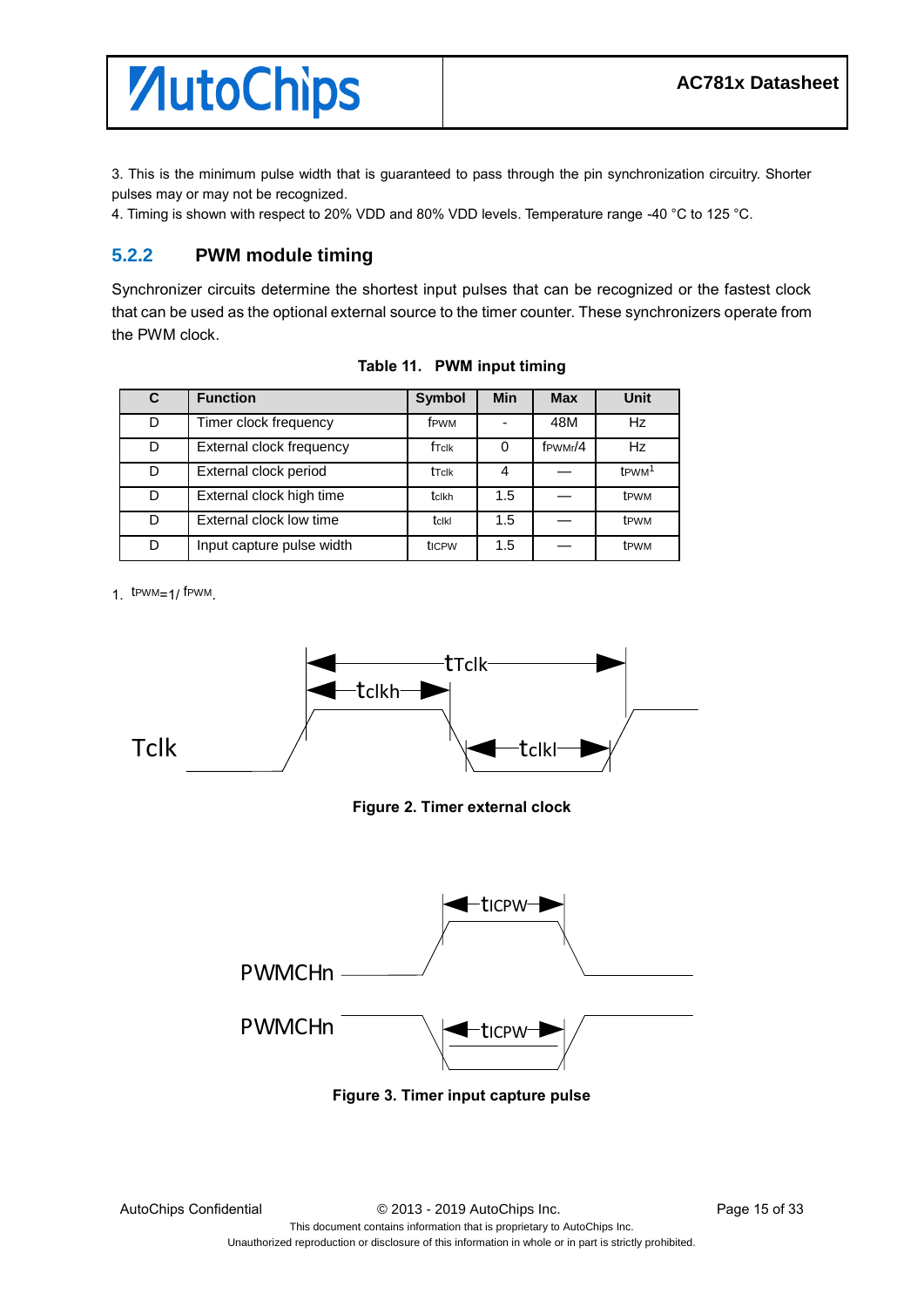# *AutoChips*

### <span id="page-15-0"></span>**5.3 Thermal specifications**

#### <span id="page-15-1"></span>**5.3.1 Thermal characteristics**

This section provides information about operating temperature range, power dissipation, and package thermal resistance. Power dissipation on I/O pins is usually small compared to the power dissipation in on-chip logic and voltage regulator circuits, and it is user- determined rather than being controlled by the MCU design. To take PI/O into account in power calculations, determine the difference between actual pin voltage and VSS or VDD and multiply by the pin current for each I/O pin. Except in cases of unusually high pin current (heavy loads), the difference between pin voltage and VSS or VDD will be very small.

| <b>Board</b>             | <b>Symbol</b> | <b>Description</b>                                                                                | 64          | 80          | <b>Unit</b> | <b>Notes</b> |
|--------------------------|---------------|---------------------------------------------------------------------------------------------------|-------------|-------------|-------------|--------------|
| type                     |               |                                                                                                   | <b>LQFP</b> | <b>LQFP</b> |             |              |
| Single-<br>layer (1S)    | Reja          | Thermal resistance, junction to ambient (natural<br>convection)                                   | 71          | 57          | °C/W        | 1, 2         |
| Four-<br>layer<br>(2s2p) | Reja          | Thermal resistance, junction to ambient (natural<br>convection)                                   | 53          | 44          | °C/W        | 1, 3         |
| Single-<br>layer (1S)    | Rejma         | Thermal resistance, junction to ambient (200<br>ft./min. air speed)                               | 59          | 47          | °C/W        | 1, 3         |
| Four-<br>layer<br>(2s2p) | Rejma         | Thermal resistance, junction to ambient (200<br>ft./min. air speed)                               | 46          | 38          | °C/W        | 1, 3         |
|                          | Rejb          | Thermal resistance, junction to board                                                             | 35          | 28          | °C/W        | 4            |
|                          | Rejc          | Thermal resistance, junction to case                                                              | 20          | 15          | °C/W        | 5            |
|                          | Ψл            | Thermal characterization parameter, junction to<br>package top outside center(natural convection) | 5           | 3           | °C/W        | 6            |

**Table 12. Thermal characteristics**

The average chip-junction temperature  $(T<sub>J</sub>)$  in  $°C$  can be obtained from:

 $T_J = T_A + (P_D \times \theta_{JA})$  Where:

 $T_A$  = Ambient temperature,  $°C$ 

 $\theta$  JA = Package thermal resistance, junction-to-ambient, °C/W

 $P_D = P_{int} + P_{I/O}$ 

 $P_{int} = I_{DD} \times V_{DD}$ , Watts - chip internal power

 $P_{UO}$  = Power dissipation on input and output pins - user determined

For most applications,  $P_{\text{NO}} \ll P_{\text{int}}$  and can be neglected. An approximate relationship between  $P_D$  and  $T_J$  (if  $P_{I/O}$  is neglected) is:

$$
P_D = K ÷ (T_J + 273 °C)
$$

Solving the equations above for K gives:  $K = P_D \times (T_A + 273 \degree C) + \Theta_{JA} \times (PD)^2$ 

where K is a constant pertaining to the particular part. K can be determined by measuring  $P_D$  (at equilibrium) for an known T<sub>A</sub>. Using this value of K, the values of  $P_D$  and T<sub>J</sub> can be obtained by

solving the above equations iteratively for any value of T<sub>A</sub>.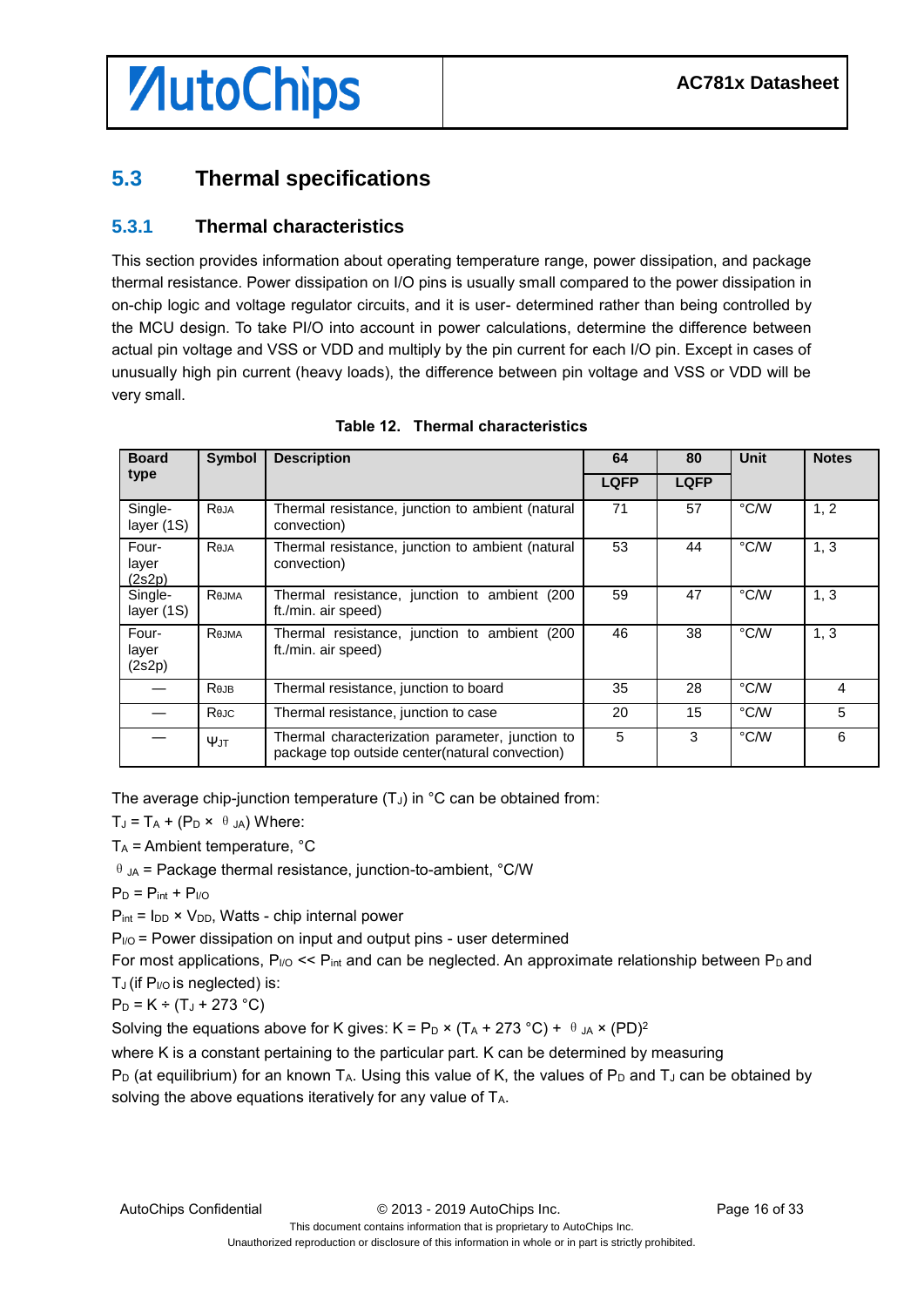# *AutoChips*

# <span id="page-16-0"></span>**6 Peripheral operating requirements and behaviors**

### <span id="page-16-1"></span>**6.1 Core modules**

#### <span id="page-16-2"></span>**6.1.1 SWD electricals**

| <b>Symbol</b>  | <b>Description</b>                                             | Min. | Max. | Unit       |
|----------------|----------------------------------------------------------------|------|------|------------|
|                | Operating voltage                                              | 2.7  | 5.5  | $\vee$     |
| J1             | SWD CLK<br>of<br>operation<br>frequency<br>• Serial wire debug | 0    | 20   | <b>MHz</b> |
| J <sub>2</sub> | SWD_CLK cycle period                                           | 1/J1 |      | ns         |
| J3             | SWD CLK clock<br>width<br>pulse<br>• Serial wire debug         | 20   |      | ns         |
| J4             | SWD_CLK rise and fall times                                    |      | 3    | ns         |
| J9             | SWD_DIO input data setup time to SWD_CLK<br>rise               | 5    |      | ns         |
| J10            | SWD DIO input data hold time after SWD CLK<br>rise             | 5    |      | ns         |
| J11            | SWD CLK high to SWD DIO data valid                             |      | 41   | ns         |

**Table 13. SWD full voltage range electrical**

## <span id="page-16-3"></span>**6.2 External oscillator (OSC) and ICS characteristics**

#### <span id="page-16-4"></span>**6.2.1 External oscillator(OSC) characteristics**

#### **Table 14. OSC specifications (temperature range = -40 to 125 °C ambient)**

| <b>Num</b> | С | <b>Characteristic</b> | Symbol   | <b>Min</b>            | <b>Typical</b> | <b>Max</b> | <b>Unit</b> |
|------------|---|-----------------------|----------|-----------------------|----------------|------------|-------------|
|            | C | Crystal frequency     | fhi      | 4                     |                | 30         | MHz         |
| 2          | D | Load capacitors       | CL1, CL2 | See Note <sub>1</sub> |                |            |             |
| 3          | D | Series resistor       | Rs       |                       | 0              |            | $k\Omega$   |
|            | C | Crystal start-up time | tcst     |                       | 3              |            | ms          |

Note 1: For CL1 and CL2, it is recommended to use high-quality external ceramic capacitors designed for high-frequency applications, and selected to match the requirements of the crystal. CL1 and CL2 are usually the same size. The crystal manufacturer typically specifies a load capacitance which is the series combination of CL1 and CL2. PCB and MCU pin capacitance must be included (10 pF can be used as a rough estimate of the combined pin and board capacitance) when sizing CL1 and CL2.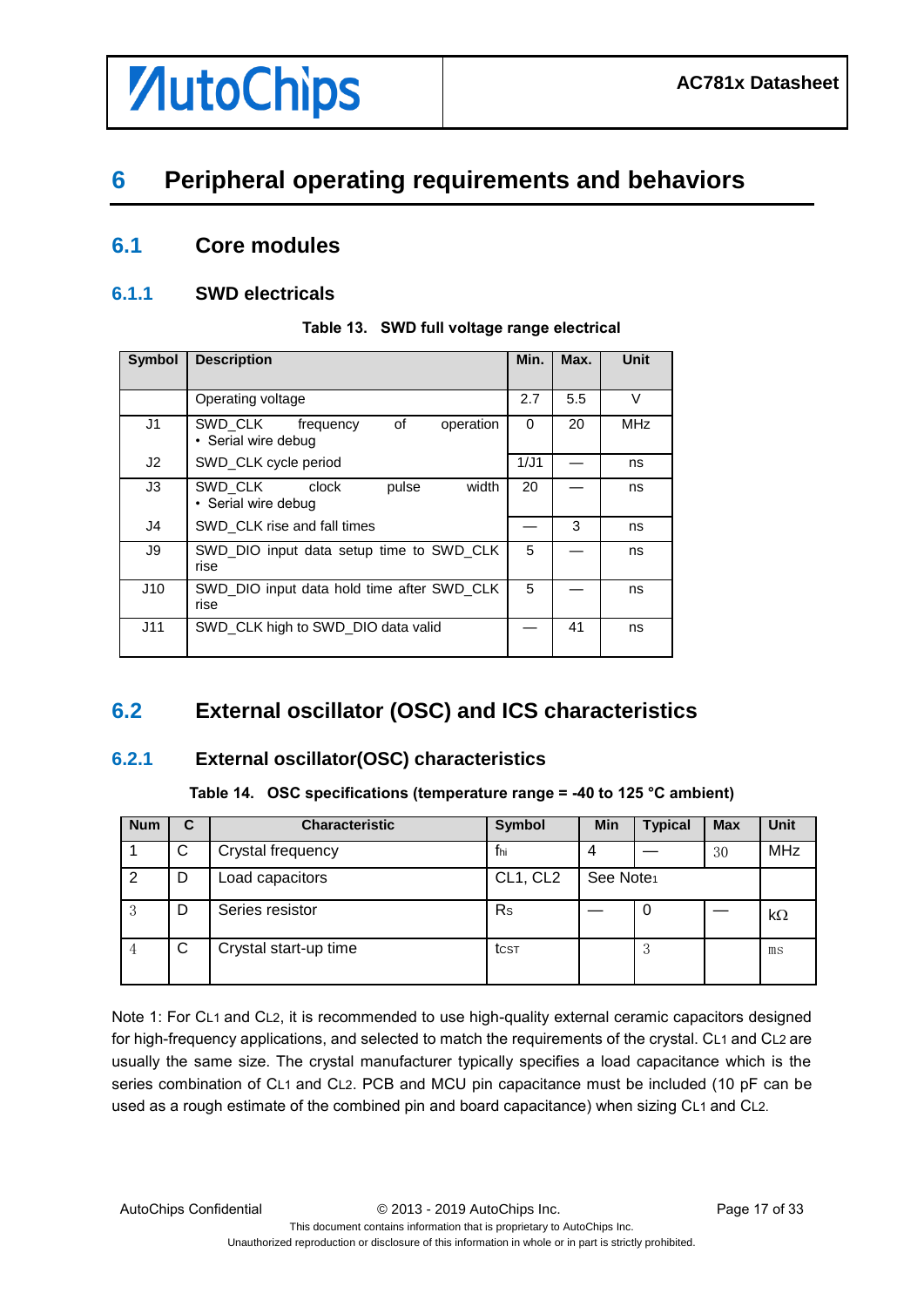

**Figure 4. Typical crystal or resonator circuit**

#### <span id="page-17-0"></span>**6.2.2 Internal RC characteristics**

| <b>Num</b>     | $\mathbf{C}$ | <b>Characteristic</b>                                                                                     |                                                                  | <b>Symbol</b>    | Min    | <b>Typical</b> | <b>Max</b> | <b>Unit</b> |
|----------------|--------------|-----------------------------------------------------------------------------------------------------------|------------------------------------------------------------------|------------------|--------|----------------|------------|-------------|
| 1              | P            | LFOSC output frequency<br>range                                                                           | Over<br>temperature<br>range from $-40$ °C to<br>$125^{\circ}$ C | fifosc           | 7.90   | 8              | 8.10       | <b>MHz</b>  |
| $\overline{2}$ | C            | <b>LFOSC Deviation of IRC</b><br>over temperature when<br>trimmed at $T = 25 °C$ ,<br>$VDD = 2.7 - 5.5 V$ | Over<br>temperature<br>range from -40 °C to<br>$125^{\circ}$ C   | $\Delta$ fint_t  | $-1.1$ |                | 1.1        | $\%$        |
| 3              | P            | LPOSC Internal reference $T = 25$ °C, VDD = 5 V<br>frequency,factory<br>clock<br>trimmed,                 |                                                                  | fint_ft          |        | 32             |            | kHz         |
| 4              | P            | LPOSC Factory trimmed $T = 25 °C$ , VDD = 5 V<br>oscillator<br>internal<br>accuracy                       |                                                                  | $\Delta$ fint ft | $-1.5$ |                | 1.5        | $\%$        |
| 5              | C            | <b>LPOSC Deviation of IRC</b><br>over temperature when<br>trimmed at $T = 25$ °C,<br>$VDD = 2.7 - 5.5 V$  | Over<br>temperature<br>range from $-40$ °C to<br>$125^{\circ}$ C | $\Delta$ fint t  | $-10$  |                | $+10$      | $\%$        |

#### <span id="page-17-1"></span>**6.2.3 PLL characteristics**

#### **Table 16. PLL characteristics**

| No. | <b>Symbol</b> | <b>Parameter</b>          | Min | Typ | <b>Max</b> | Unit       |
|-----|---------------|---------------------------|-----|-----|------------|------------|
|     | IN<br>fPL     | PLL input clock frequency |     |     | 30         | <b>MHz</b> |

AutoChips Confidential  $\oslash$  2013 - 2019 AutoChips Inc. Page 18 of 33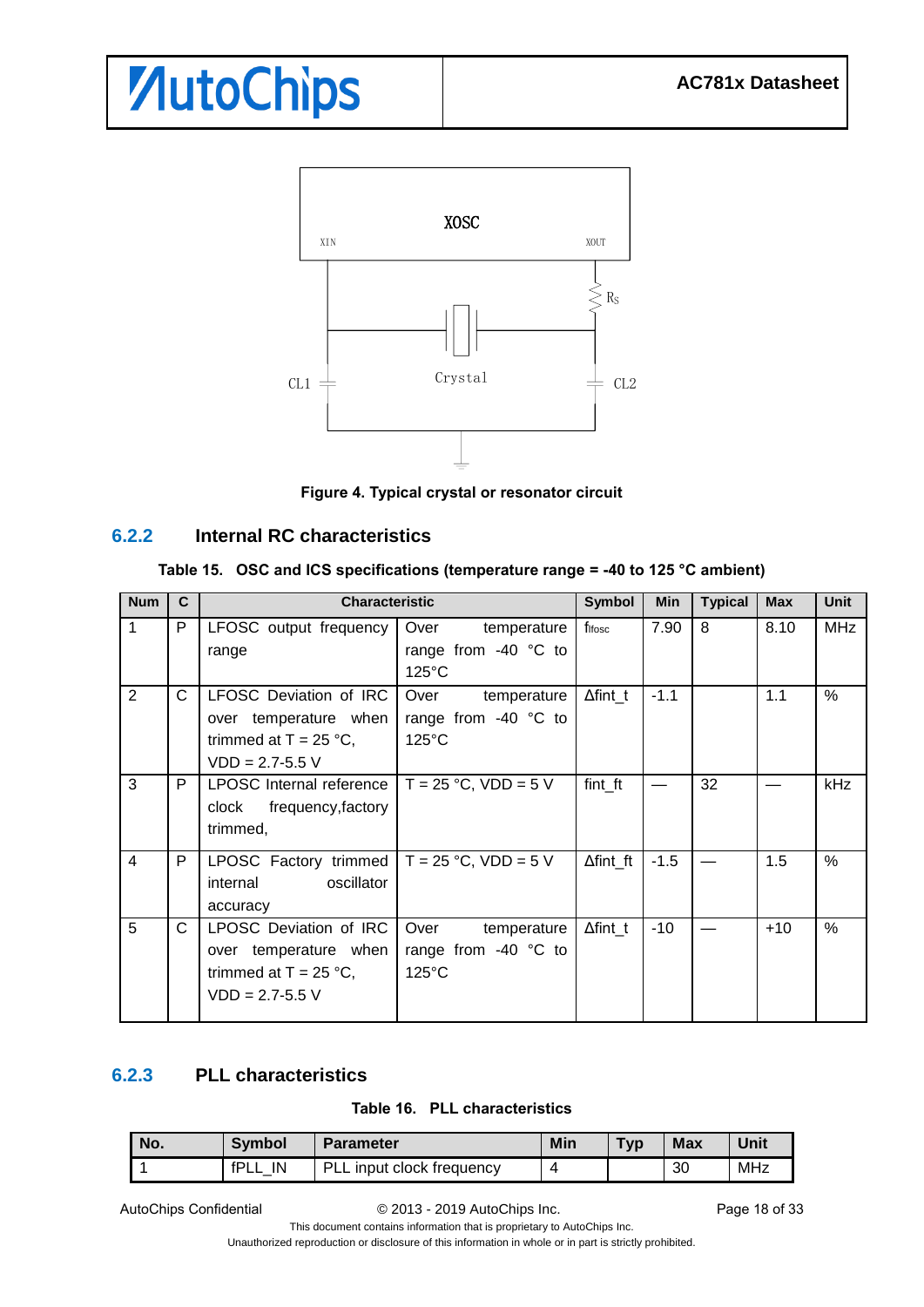

| No.                                                  | <b>Symbol</b> | <b>Parameter</b>                                   | <b>Min</b> | <b>Typ</b> | <b>Max</b> | Unit       |
|------------------------------------------------------|---------------|----------------------------------------------------|------------|------------|------------|------------|
| $\mathcal{P}$                                        | fPLL REF      | PFD input clock frequency                          |            |            | 8          | <b>MHz</b> |
| 3                                                    | fPLL OUT      | PLL output clock frequency                         | 125        |            | 1500       | <b>MHz</b> |
| 4                                                    | fVCO_OU       | VCO output frequency                               | 500        |            | 1500       | MHz        |
|                                                      |               | Operatng condition: junction temperature -40~125°C |            |            |            |            |
| fPLL OUT is fVCO OUT /Postdiv, Postdiv can be 1,2 4; |               |                                                    |            |            |            |            |
|                                                      |               | fPLL REF is fPLL IN / Prediv, Prediv can be 1,2,4. |            |            |            |            |

### <span id="page-18-0"></span>**6.3 Embedded flash specifications**

This section provides details about program/erase times and program/erase endurance for the flash memories.

| C  | <b>Characteristic</b>                                                                                                                 | <b>Symbol</b>     | <b>Min</b> | <b>Typical</b>    | <b>Max</b> | Unit       |
|----|---------------------------------------------------------------------------------------------------------------------------------------|-------------------|------------|-------------------|------------|------------|
| D  | Supply voltage for program/erase<br>- 40 $^{\circ}$ C to 125 $^{\circ}$ C                                                             | Vprog/erase       | 2.7        |                   | 5.5        | $\vee$     |
| D  | Supply voltage for read operation                                                                                                     | VRead             | 2.7        |                   | 5.5        | $\vee$     |
| D  | Flash Bus frequency                                                                                                                   | fsys              | 8          | 96                | 100        | <b>MHz</b> |
| D  | Read Once                                                                                                                             | <b>tRDONCE</b>    | 1          | 2                 | 2          | tcyc       |
| D  | Mass Erase (all Main Block pages)                                                                                                     | t <sub>MER</sub>  |            | 114.6             |            | ms         |
| D  | Page Erase (one page)                                                                                                                 | t <sub>PER</sub>  |            | 114.6             |            | ms         |
| D  | Mass Erase Verify                                                                                                                     | tMERV             | 65600      |                   | 131200     | tcyc       |
| D  | Page Erase Verify                                                                                                                     | tPERV             | 535        |                   | 1070       | tcyc       |
| D  | Program Flash (1 word)                                                                                                                | t <sub>PRG1</sub> |            | 66.5              |            | <b>us</b>  |
| D  | Program Flash (n word, n>1)                                                                                                           | t <sub>PRGn</sub> |            | $66.5+14.6x(n-1)$ |            | <b>us</b>  |
| C  | FLASH Program/erase endurance<br>$T_A = -40$ °C to 125 °C                                                                             | <b>NEDR</b>       | 10k        |                   |            | Cycle<br>s |
| C. | Data retention at an average<br>junction temperature of $T_{\text{Javg}} = 85^{\circ}C$<br>after up to 10,000 program/erase<br>cycles | tRET              | 10         |                   |            | years      |

#### **Table 17. Flash characteristics**

Note:  $t_{\text{cyc}} = 1/\text{fsys}$ .

### <span id="page-18-1"></span>**6.4 Analog**

#### <span id="page-18-2"></span>**6.4.1 ADC characteristics**

#### **Table 18. 12 bit ADC Operating Conditions and Characteristics**

| <b>Symbol</b>         | <b>Parameter</b>    | <b>Condition</b>         | MIN. | TYP.                     | MAX.  | <b>UNIT</b> |
|-----------------------|---------------------|--------------------------|------|--------------------------|-------|-------------|
| Vavdd                 | Supply Voltage      | Absolute                 | 2.7  | $\overline{\phantom{0}}$ | 5.5   |             |
| <b>V<sub>IN</sub></b> | Input Voltage Range | $\overline{\phantom{0}}$ |      | $\overline{\phantom{a}}$ | VAVDD |             |

AutoChips Confidential  $\degree$  2013 - 2019 AutoChips Inc. Page 19 of 33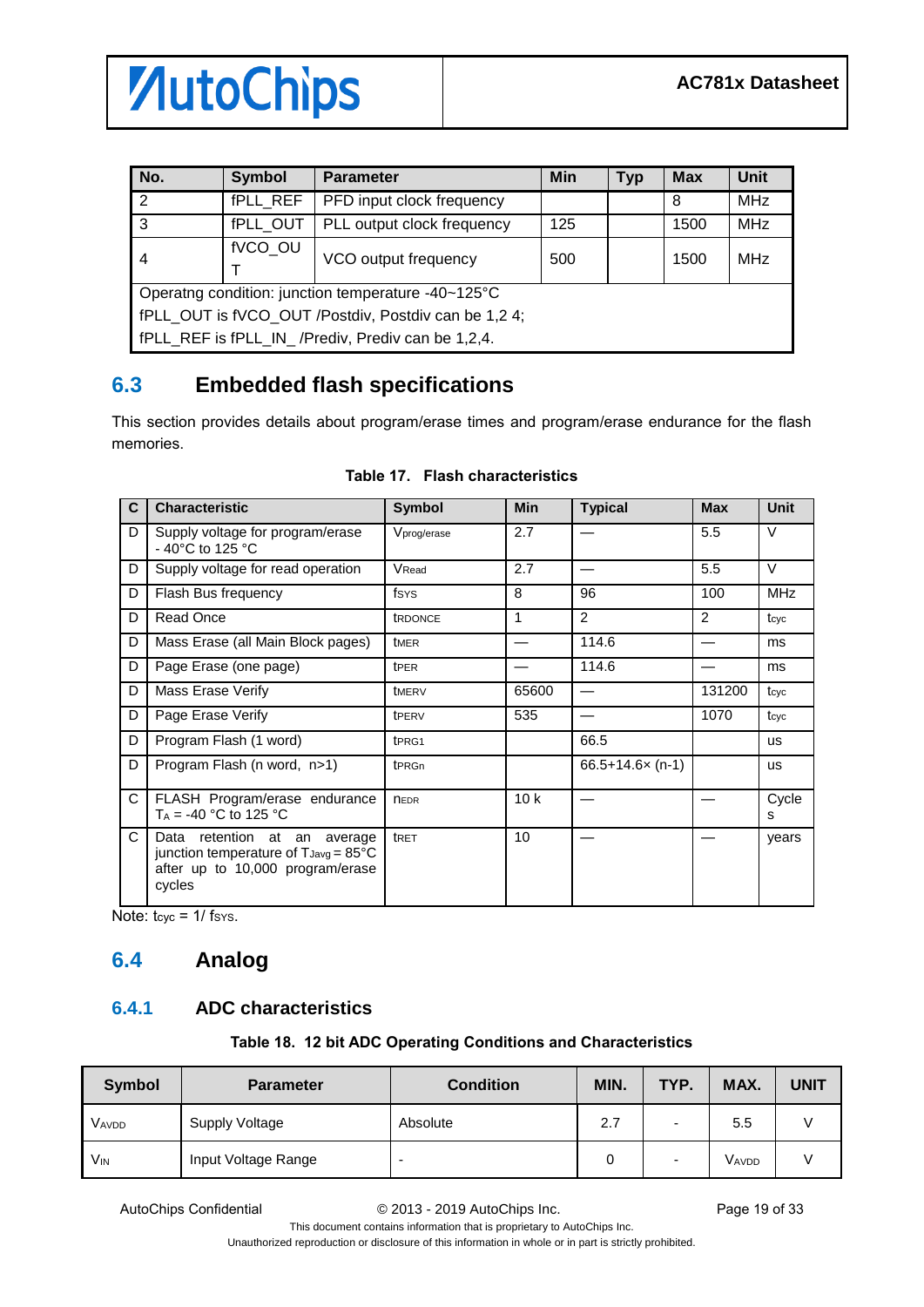| <b>Symbol</b>     | <b>Parameter</b>                  | <b>Condition</b>   | MIN. | TYP.                     | MAX. | <b>UNIT</b> |
|-------------------|-----------------------------------|--------------------|------|--------------------------|------|-------------|
| $R_{IN}$          | Internal input impedance          | ٠                  |      | ٠                        | 5    | $k\Omega$   |
| <b>VREF</b>       | <b>Buffer Output</b>              | ٠                  | 1.35 | $\overline{\phantom{a}}$ | 2.75 | $\vee$      |
| $C_{ADC}$         | Internal Sampling Capacitor       | ٠                  |      | 2.3                      |      | pF          |
| RADC              | Sampling switch resistance        | ٠                  |      | 2.6                      |      | kΩ          |
| f <sub>ADC</sub>  | ADC clock frquency                | ٠                  |      | $\overline{\phantom{a}}$ | 10   | <b>MHz</b>  |
| fsample           | Sampling Time                     | ٠                  | 350  | ٠                        | -    | ns          |
| f <sub>trig</sub> | <b>Trigger Frequency</b>          | $f_{ADC} = 10 MHz$ |      | $\overline{\phantom{a}}$ | 500  | kHz         |
| <b>INL</b>        | Integral Non-Linearity            | ٠                  |      | 1.5                      |      | <b>LSB</b>  |
| <b>DNL</b>        | <b>Differential Non-Linearity</b> | ٠                  | ٠    | 1.5                      |      | <b>LSB</b>  |
| <b>CH</b>         | <b>External Channels</b>          | ٠                  |      | ٠                        | 16   | ٠           |

#### **Table 19. 12 bit ADC Operating Conditions and Characteristics(continue)**

| <b>Characteristic</b> | Conditions    |   | Symbol  | Min                      | Typ <sub>1</sub> | <b>Max</b> | Unit                |
|-----------------------|---------------|---|---------|--------------------------|------------------|------------|---------------------|
| Temp sensor slope     | -40 °C–125 °C | D | m       | $\overline{\phantom{m}}$ | 1.629            | --         | $mV$ <sup>o</sup> C |
| Temp sensor voltage   | 25 °C         | D | VTEMP25 | $\overline{\phantom{a}}$ | $0.72^{[1]}$     | --         |                     |

 $[11:25^{\circ}\text{C}$  offset store in 0x40003050[18:13], bit18 is sign bit, [17:13] every bit is 0.5°C offset with 25°C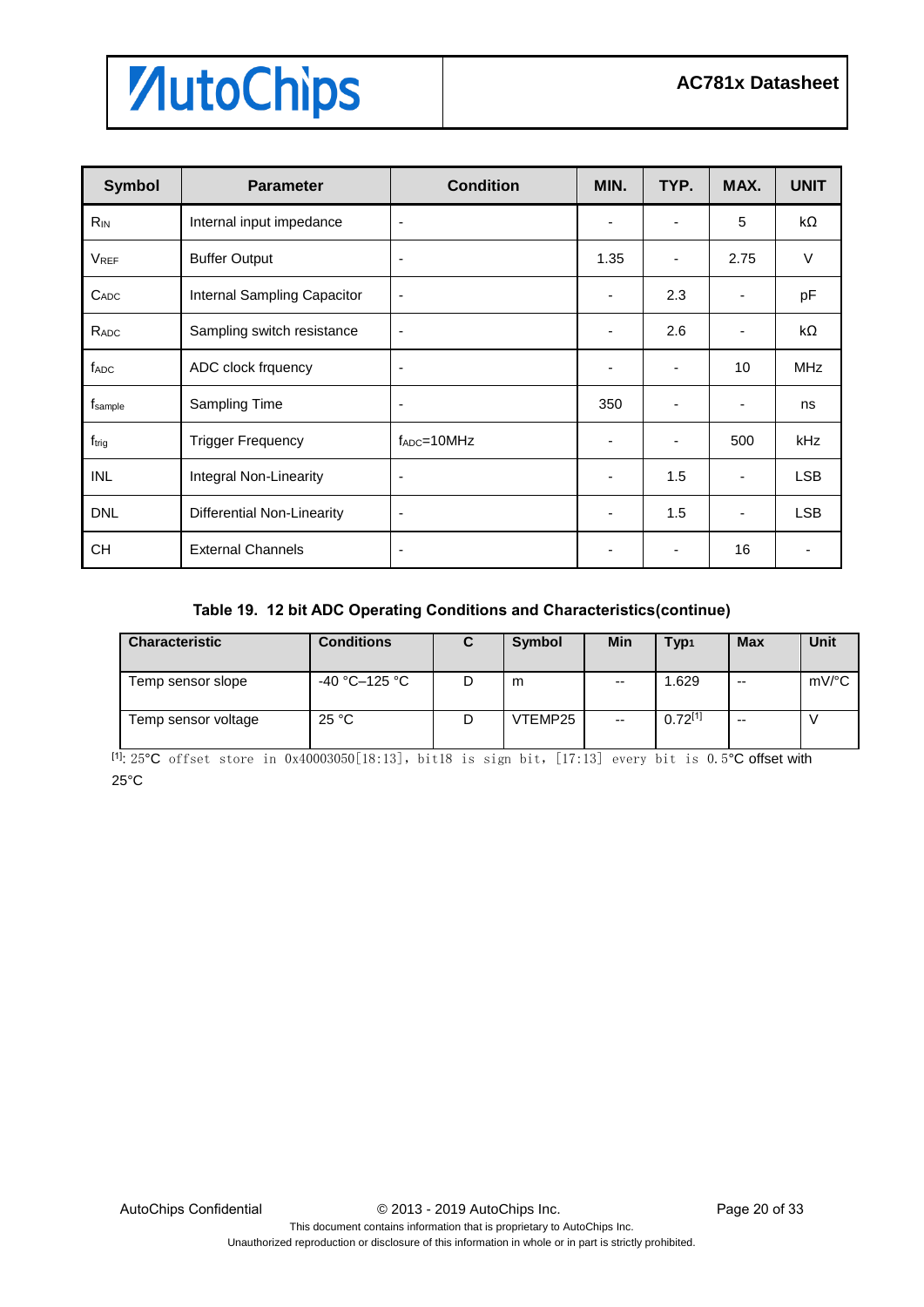

*Figure 5. ADC input equivalent diagram*

#### <span id="page-20-0"></span>**6.4.2 Analog comparator (ACMP) electricals**

|  |  |  | Table 20. Comparator electrical specifications |
|--|--|--|------------------------------------------------|
|--|--|--|------------------------------------------------|

| C | <b>Characteristic</b>                       | <b>Symbol</b>  | <b>Min</b>  | <b>Typical</b> | <b>Max</b> | <b>Unit</b> |
|---|---------------------------------------------|----------------|-------------|----------------|------------|-------------|
| D | Supply voltage                              | VAVDD          | 2.5         |                | 5.5        | v           |
| Т | current (Operation<br>Supply<br>mode)       | <b>IDDA</b>    |             |                | 20         | μA          |
| D | Analog input voltage                        | <b>VAIN</b>    | $Vss - 0.3$ |                | VAVDD      | $\vee$      |
| P | Analog input offset voltage                 | <b>VAIO</b>    |             |                | 40         | mV          |
| C | Analog<br>comparator<br>hysteresis (HYST=0) | Vн             |             | 20             |            | mV          |
| C | Analog<br>comparator<br>hysteresis (HYST=1) | <b>Vн</b>      |             | 30             |            | mV          |
| т | Supply current (Off mode)                   | <b>IDDAOFF</b> |             |                | 100        | nA          |
| C | <b>Propagation Delay</b>                    | tD             |             | 0.4            | 1          | μs          |

### <span id="page-20-1"></span>**6.5 Communication interfaces**

#### <span id="page-20-2"></span>**6.5.1 SPI switching specifications**

The serial peripheral interface (SPI) provides a synchronous serial bus with master and slave operations. Many of the transfer attributes are programmable. The following tables provide timing characteristics for classic SPI timing modes. See the SPI chapter of the chip's reference manual for information about the modified transfer formats used for communicating with slower peripheral devices. All timing is shown

AutoChips Confidential © 2013 - 2019 AutoChips Inc. Page 21 of 33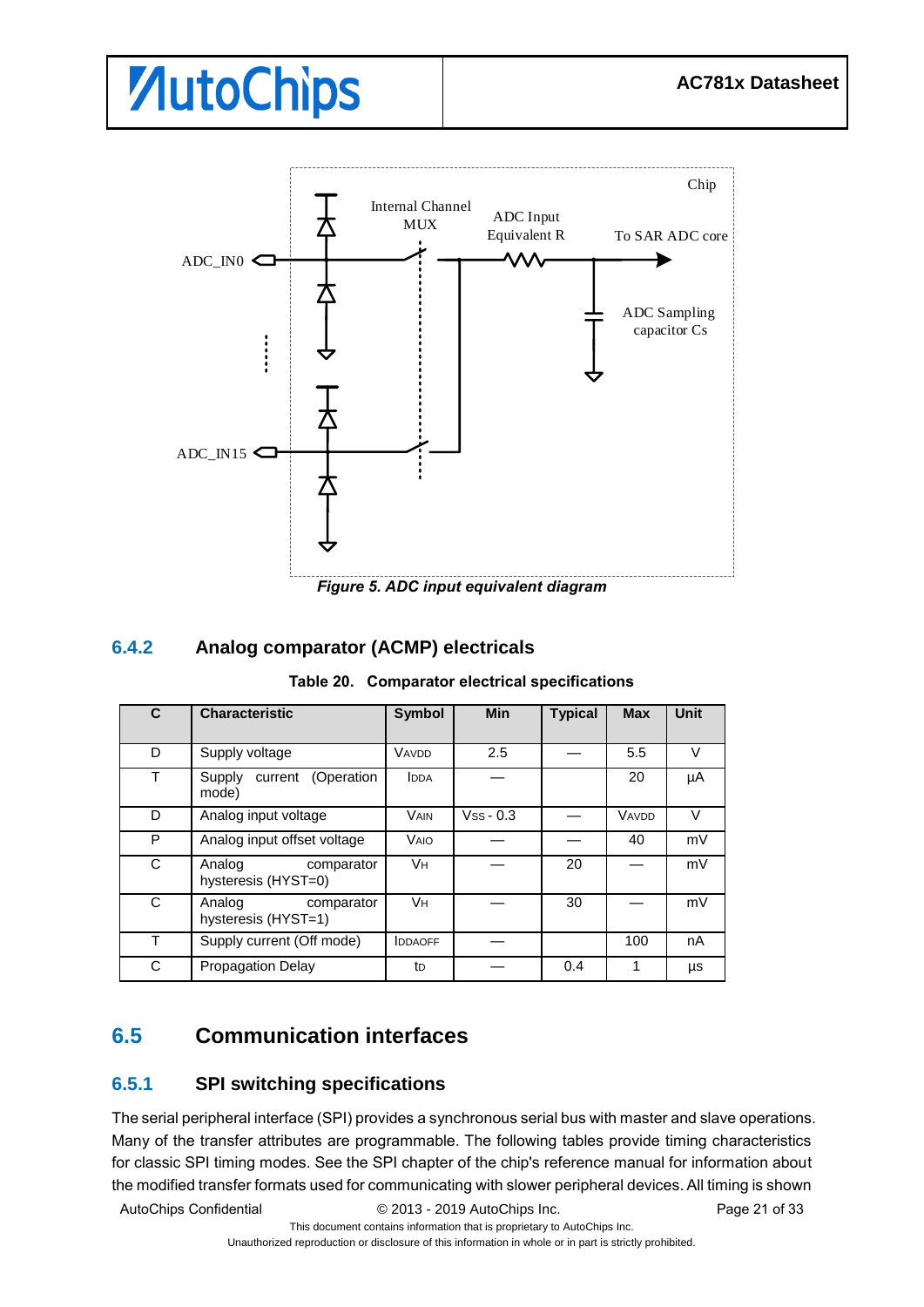with respect to 20% VDD and 80% VDD, unless noted, and 25 pF load on all SPI pins. All timing assumes slew rate control is disabled and high-drive strength is enabled for SPI output pins.



*Figure 6. SPI timing diagram – master*

| Symbol            | <b>Description</b>            | Min.               | Max.                 | <b>Unit</b> | <b>Comment</b>                           |
|-------------------|-------------------------------|--------------------|----------------------|-------------|------------------------------------------|
| $f_{op}$          | Frequency of operation        | $f_{bus}/512$      | $f_{\text{bus}}/2$   | <b>Hz</b>   | f <sub>bus</sub> is bus clock            |
| tsc               | CS setup time                 | 1xt <sub>hus</sub> | $256 \times$ thus    | ns          | Negative edge<br>of CS to first SCK edge |
| the               | CS hold time                  | $1x$ thus          | $256x$ thus          | ns          | Last SCK edge to positive edge of<br>CS  |
| t <sub>wsck</sub> | SCK high or low level<br>time | $1 \times t_{bus}$ | $256 \times t_{bus}$ | ns          | No considering trsck and trsck           |
| $t_{si}$          | Data input setup time         | 8                  | ۰                    | ns          |                                          |
| thi               | Data input hold time          | 8                  | -                    | ns          |                                          |
| $t_{\rm vo}$      | Data output valid time        |                    | 25                   | ns          |                                          |
| tho               | Data output hold time         | 1                  | -                    | ns          |                                          |
| $t_{\rm{rsck}}$   | Clock output rise time        |                    |                      |             |                                          |
| t <sub>fsck</sub> | Clock output fall time        |                    |                      |             |                                          |

#### **Table 21. SPI characteristics – master**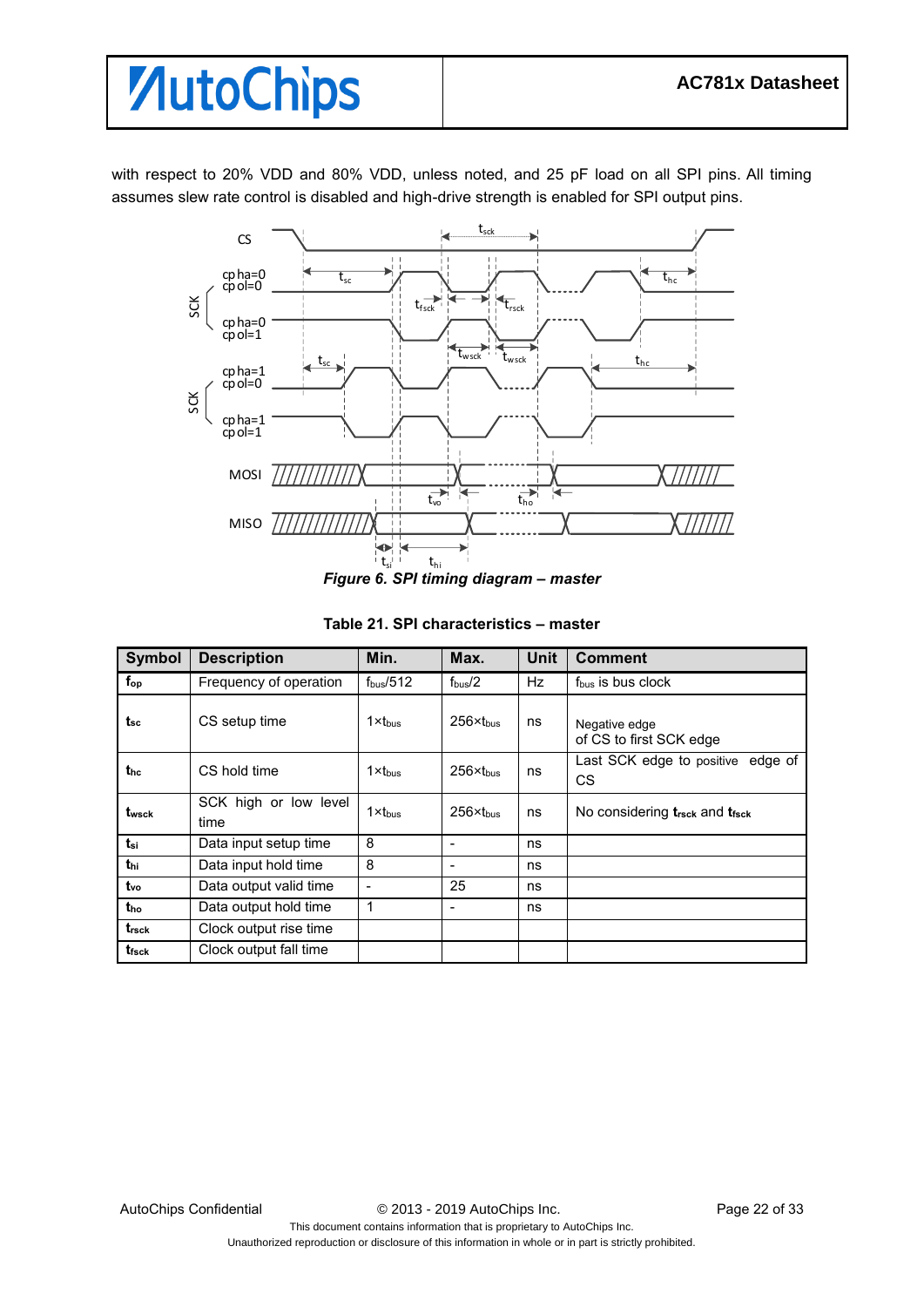

**Figure 7. SPI timing diagram – slave(cpha=0)**



**Figure 8. SPI timing diagram – slave(cpha=1)**

| <b>Symbol</b>     | <b>Description</b>            | Min.               | Max.                     | <b>Unit</b> | <b>Comment</b>                                 |
|-------------------|-------------------------------|--------------------|--------------------------|-------------|------------------------------------------------|
| $f_{op}$          | Frequency of operation        |                    | 18M                      | Hz          |                                                |
| t <sub>sc</sub>   | CS setup time                 | $2x$ thus          |                          | ns          | Negative edge<br>of CS to first SCK edge       |
| thc               | CS hold time                  | $2 \times t_{bus}$ |                          | ns          | Last SCK edge to positive edge of<br><b>CS</b> |
| ta                | slave access time             |                    | t <sub>bus</sub>         | ns          | Data from "Z" to effective                     |
| tdis              | slave MISO disable time       |                    | t <sub>bus</sub>         | ns          | Data from effective to "Z"                     |
| twsck             | SCK high or low level<br>time | 30%                | 70%                      |             |                                                |
| tsi               | Data input setup time         | 12                 | $\overline{\phantom{0}}$ | ns          |                                                |
| t <sub>hi</sub>   | Data input hold time          | 12 <sup>2</sup>    | $\overline{\phantom{a}}$ | ns          |                                                |
| t <sub>vo</sub>   | Data output valid time        |                    | $35^{[1]}$<br>$29^{[2]}$ | ns          |                                                |
| t <sub>ho</sub>   | Data output hold time         | 12 <sup>2</sup>    | $\overline{\phantom{a}}$ | ns          |                                                |
| t <sub>rsck</sub> | Clock input rise time         |                    |                          |             |                                                |
| t <sub>fsck</sub> | Clock input fall time         |                    |                          |             |                                                |

**Table 22. SPI characteristics - slave**

AutoChips Confidential  $\oslash$  2013 - 2019 AutoChips Inc. Page 23 of 33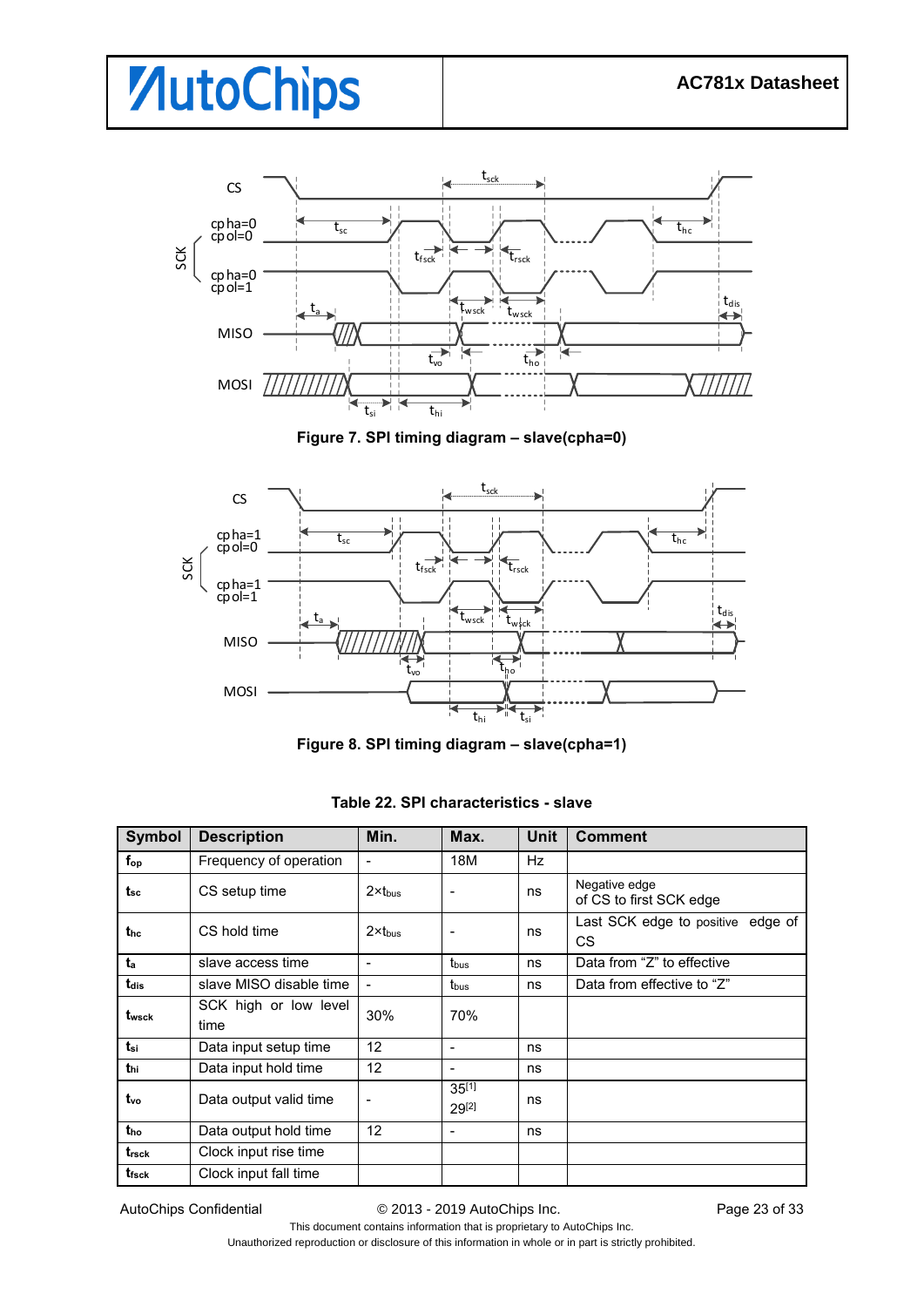

[1]: GPIO setting 00 [2]: GPIO setting 10

#### <span id="page-23-0"></span>**6.5.2 CAN**

|  | Table 23. CAN wake-up pulse characteristics |  |
|--|---------------------------------------------|--|
|--|---------------------------------------------|--|

| <b>Parameter</b>                   | <b>Symbol</b> | Min                      | <b>Typ</b>     | <b>Max</b> | Unit |
|------------------------------------|---------------|--------------------------|----------------|------------|------|
| CAN wakeup dominant pulse filtered | twup          | $\overline{\phantom{0}}$ | $\overline{a}$ | 0.9        | μs   |
| CAN wakeup dominant pulse pass     | twup          | 4.7                      | $\overline{a}$ | -          | μs   |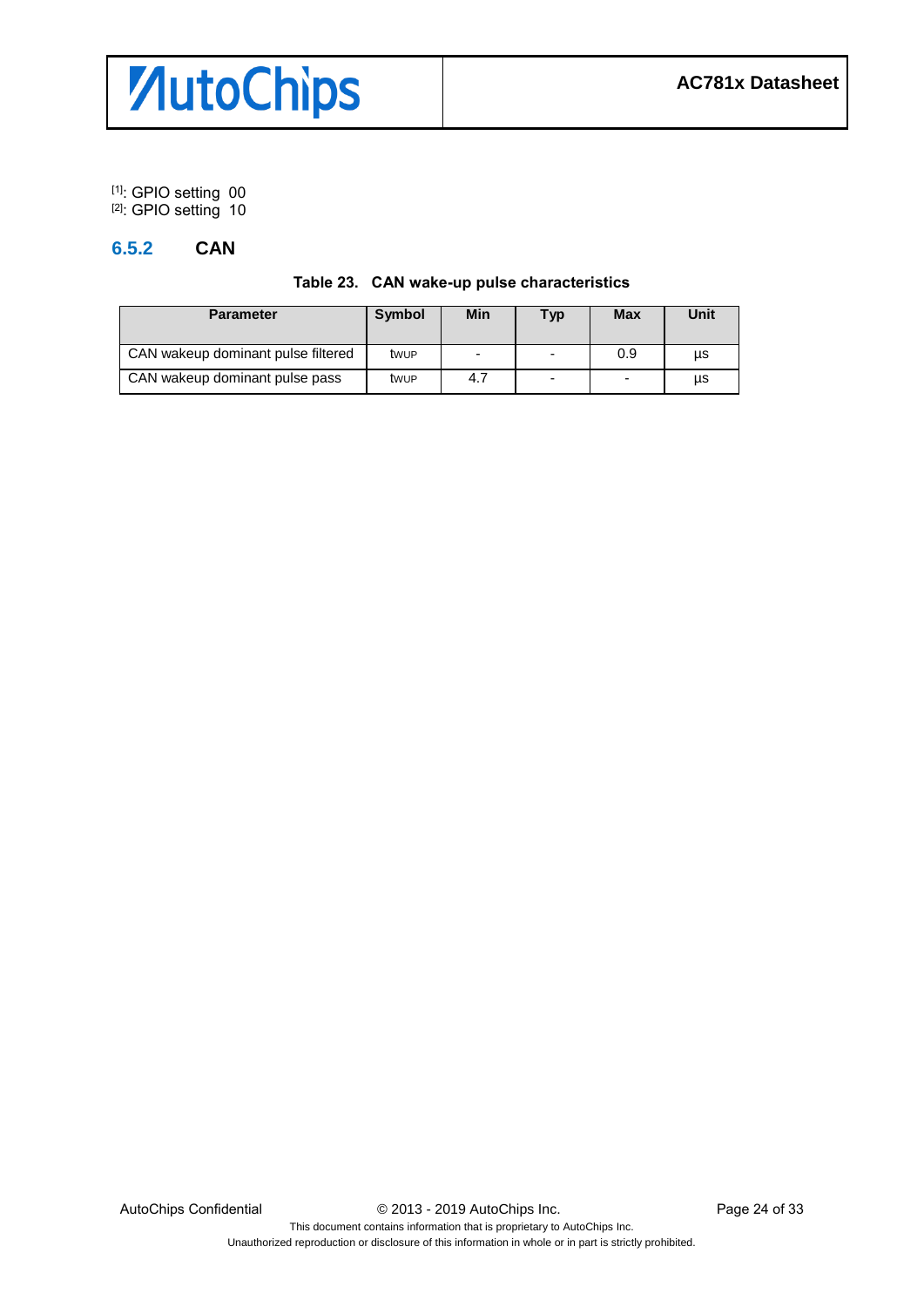

<span id="page-24-1"></span>**7.1 LQFP64 package information**

## <span id="page-24-0"></span>**7 Dimensions**

# $\Box$ ∩  $6<sup>4</sup>$  $64$  $\begin{array}{c} 4 \ 2 \ 1 \end{array}$ யப்  $\infty$



#### **Figure 9. LQFP64 - 64-pin, 7 x 7 mm low-profile quad flat package outline**

1. Drawing is not to scale.

#### **Table 24. LQFP64 - 64-pin, 7 x 7 mm low-profile quad flat package mechanical data**

AutoChips Confidential  $\degree$  2013 - 2019 AutoChips Inc. Page 25 of 33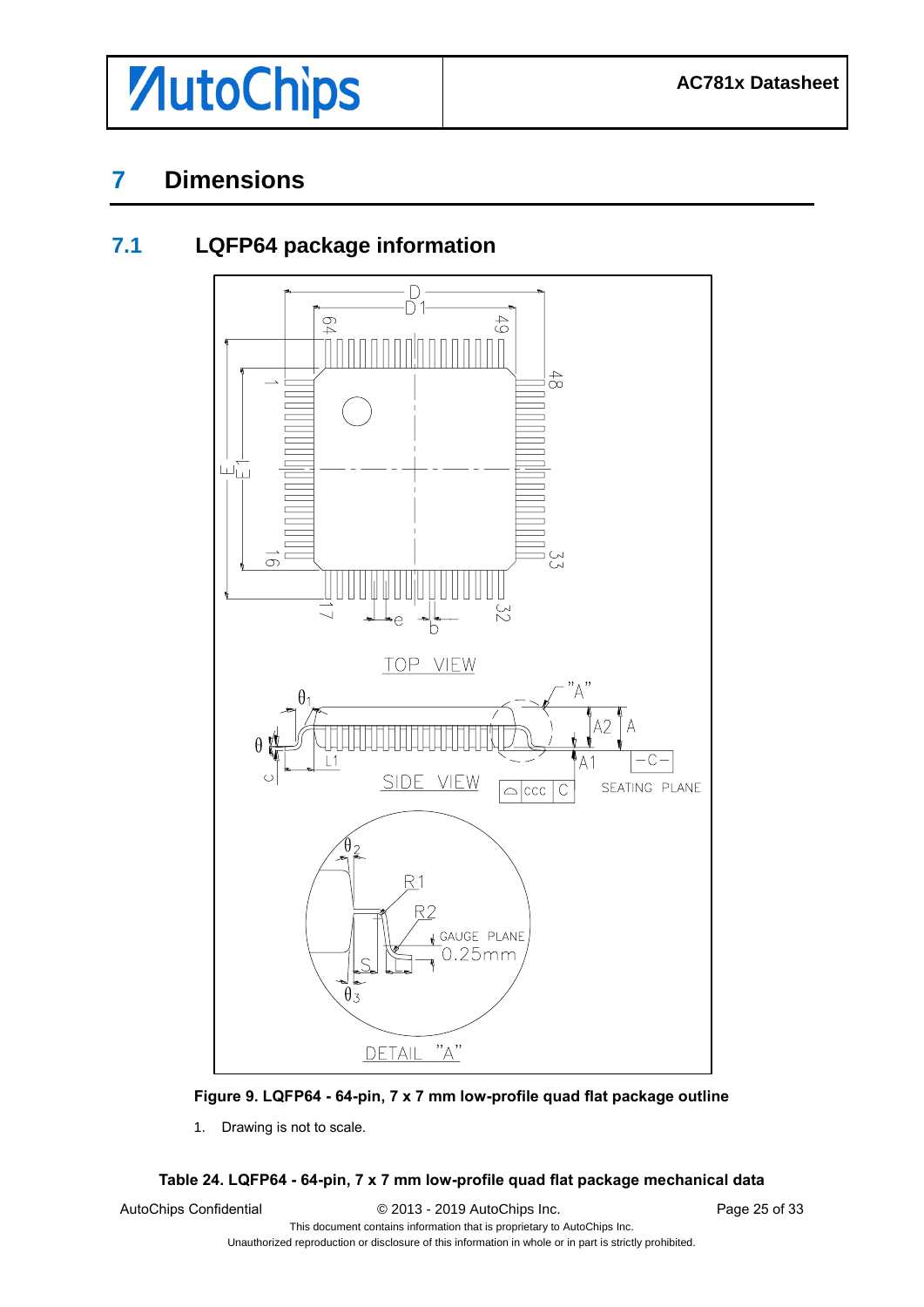| <b>ITEM</b>                |                | <b>SYMBOL</b>  | MIN.                   | NOM.              | MAX.       |  |  |
|----------------------------|----------------|----------------|------------------------|-------------------|------------|--|--|
| <b>Total height</b>        |                | A              |                        |                   | 1.60       |  |  |
| Stand off                  |                | A1             | 0.05                   |                   | 0.15       |  |  |
| Mold thickness             |                | A2             | 1.35                   | 1.40              | 1.45       |  |  |
| Lead width                 |                | b              | 0.13                   | 0.18              | 0.23       |  |  |
| <b>Outer Lead Distance</b> | X              | D              | 9.00 BSC.              |                   |            |  |  |
|                            | Y              | E              | 9.00 BSC.              |                   |            |  |  |
|                            | X              | D <sub>1</sub> | 7.00 BSC.              |                   |            |  |  |
| Package size               | $\overline{Y}$ | E1             | 7.00 BSC.              |                   |            |  |  |
| Lead pitch                 |                | e              | 0.40 BSC.              |                   |            |  |  |
| R <sub>2</sub>             |                |                | 0.08                   |                   | 0.20       |  |  |
| R <sub>1</sub>             |                | R <sub>1</sub> | 0.08                   |                   |            |  |  |
| Angle                      |                | Θ              | $0^{\circ}$            | $3.5^\circ$       | $7^\circ$  |  |  |
| Angle 1                    |                | $\Theta$ 1     | $\overline{0^{\circ}}$ |                   |            |  |  |
| Angle 2                    |                | $\Theta$ 2     | $11^{\circ}$           | $12^\circ$        | $13^\circ$ |  |  |
| Angle 3                    |                | $\Theta$ 3     | $11^{\circ}$           | $12^{\circ}$      | $13^\circ$ |  |  |
| L/F thickness              |                | C              | 0.09                   |                   | 0.20       |  |  |
| L                          |                | L              | 0.45                   | 0.60              | 0.75       |  |  |
| Lead length                |                | L1             | 1.00 REF               |                   |            |  |  |
| S                          |                | S              | 0.20                   | $\hspace{0.05cm}$ |            |  |  |
| Lead profile of a surface  |                | ccc            | 0.08                   |                   |            |  |  |

1. Dimensions are expressed in millimeters.

#### **Device Marking for LQFP64**

The following figure gives an example of topside marking orientation versus pin 1 identifier location.



**Figure 10. LQFP64 marking example (package top view)**

Unauthorized reproduction or disclosure of this information in whole or in part is strictly prohibited.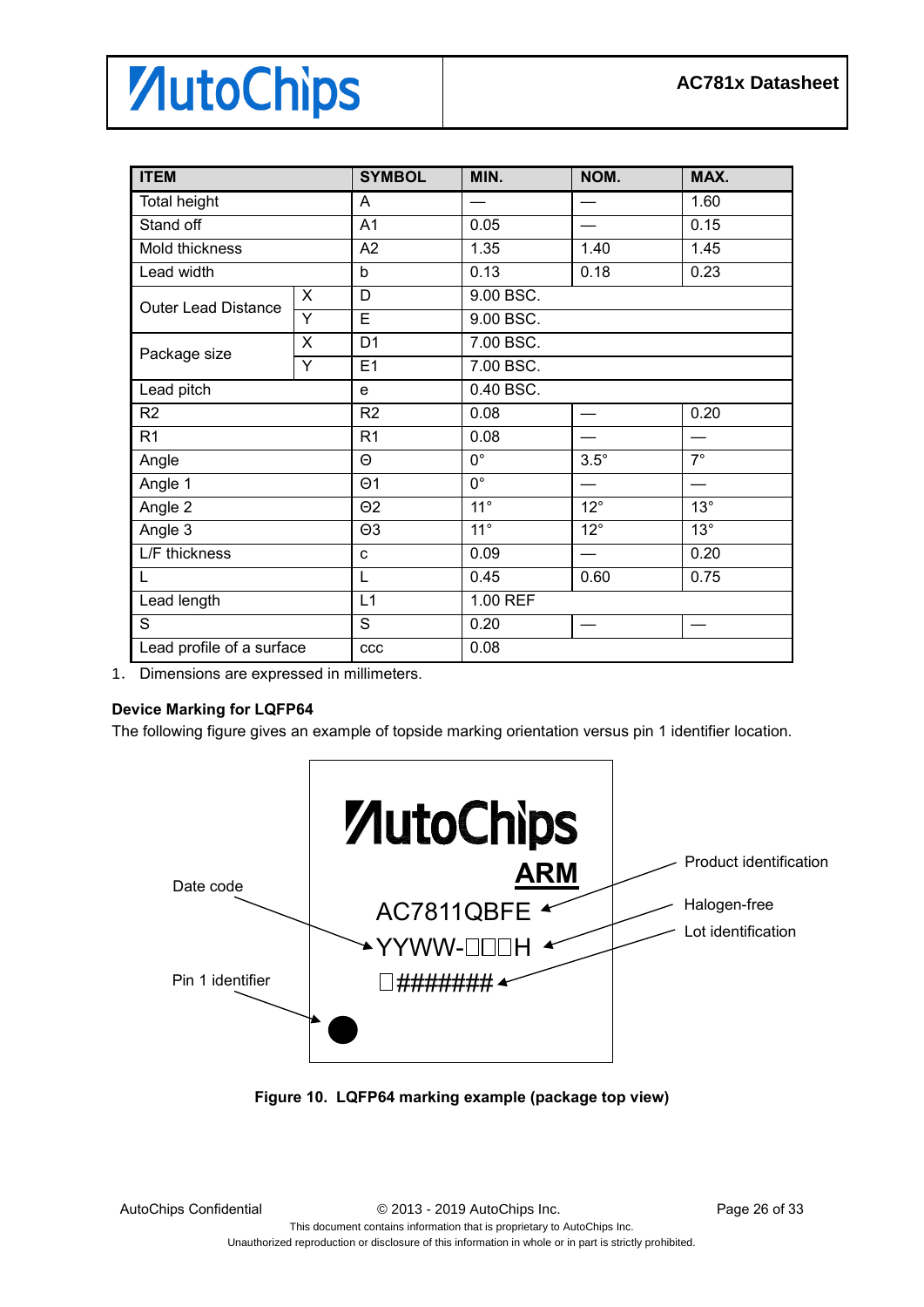

### <span id="page-26-0"></span>**7.2 LQFP80 package information**



#### **Figure 11. LQFP80 - 80-pin, 10 x 10 mm low-profile quad flat package outline**

1. Drawing is not to scale.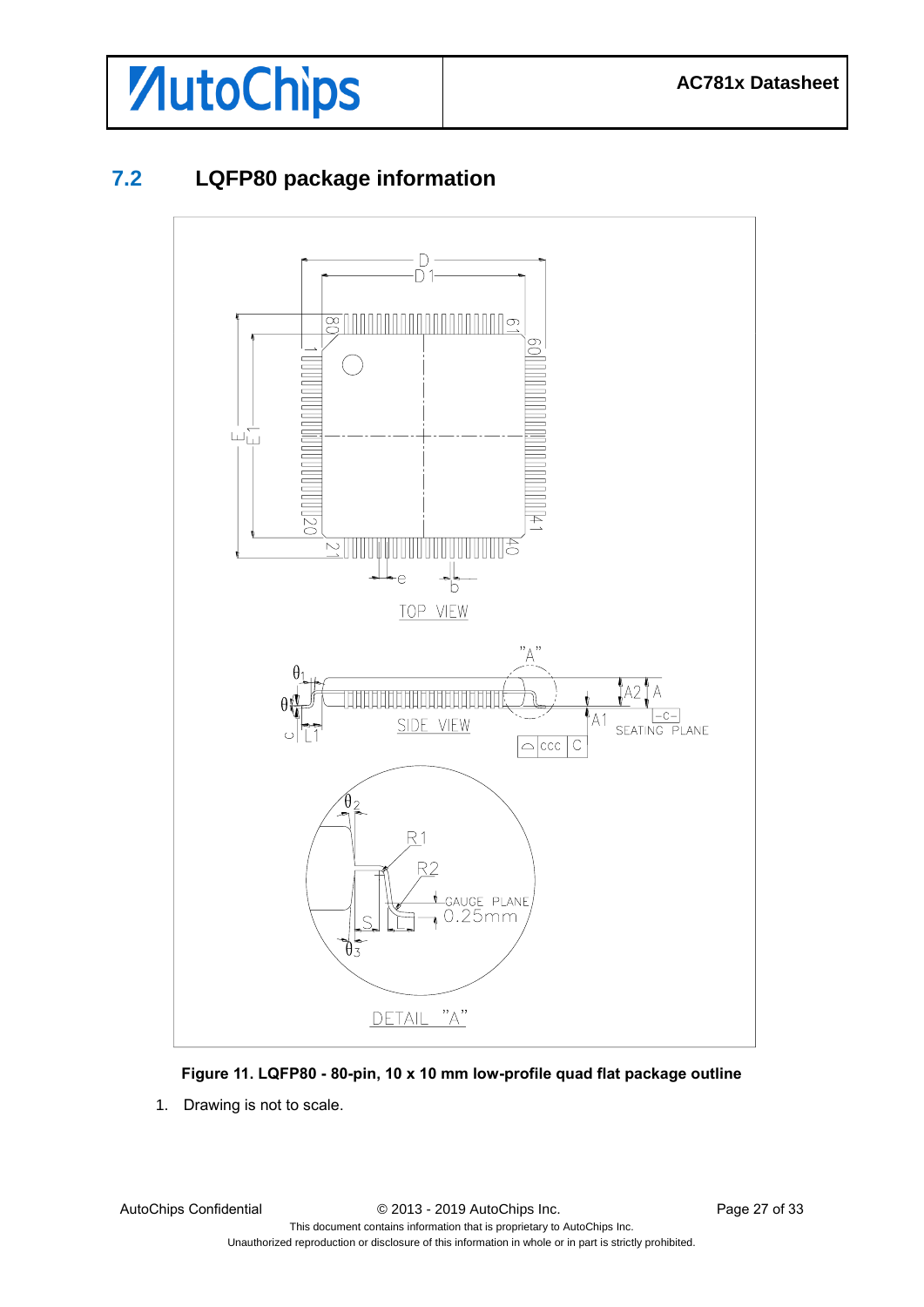

| <b>ITEM</b>                |                                      | <b>SYMBOL</b>  | MIN.         | NOM.         | MAX.       |  |  |
|----------------------------|--------------------------------------|----------------|--------------|--------------|------------|--|--|
| <b>Total height</b>        |                                      | A              |              |              | 1.60       |  |  |
| Stand off                  |                                      | A1             | 0.05         |              | 0.15       |  |  |
| Mold thickness             |                                      | A2             | 1.35         | 1.40         | 1.45       |  |  |
| Lead width                 |                                      | b              | 0.13         | 0.18         | 0.23       |  |  |
| <b>Outer Lead Distance</b> | X                                    | D              | 12.00 BSC.   |              |            |  |  |
|                            | Y                                    | E              | 12.00 BSC.   |              |            |  |  |
| Package size               | X                                    | D <sub>1</sub> | 10.00 BSC.   |              |            |  |  |
|                            | Y                                    | E1             | 10.00 BSC.   |              |            |  |  |
| Lead pitch                 |                                      | e              | 0.40 BSC.    |              |            |  |  |
| R <sub>2</sub>             |                                      | R <sub>2</sub> | 0.08         |              | 0.20       |  |  |
| R <sub>1</sub>             |                                      | R <sub>1</sub> | 0.08         |              |            |  |  |
| Angle                      |                                      |                | $0^{\circ}$  | $3.5^\circ$  | $7^\circ$  |  |  |
| Angle 1                    | $\overline{0^{\circ}}$<br>$\Theta$ 1 |                |              |              |            |  |  |
| Angle 2                    |                                      | $\Theta$ 2     | $11^{\circ}$ | $12^{\circ}$ | $13^\circ$ |  |  |
| Angle 3                    |                                      | $\Theta$ 3     | $11^{\circ}$ | $12^{\circ}$ | $13^\circ$ |  |  |
| L/F thickness              |                                      | c              | 0.09         |              | 0.20       |  |  |
|                            |                                      | L              | 0.45         | 0.60         | 0.75       |  |  |
| Lead length                |                                      | L1             | 1.00 REF     |              |            |  |  |
| S                          |                                      | S              | 0.20         |              |            |  |  |
| Lead profile of a surface  |                                      | ccc            | 0.08         |              |            |  |  |

#### **Table25. LQFP80 - 80-pin, 10 x 10 mm low-profile quad flat package mechanical data**

1. Dimensions are expressed in millimeters.

#### **Device Marking for LQFP80**

The following figure gives an example of topside marking orientation versus pin 1 identifier location.



**Figure 12. LQFP80 marking example (package top view)**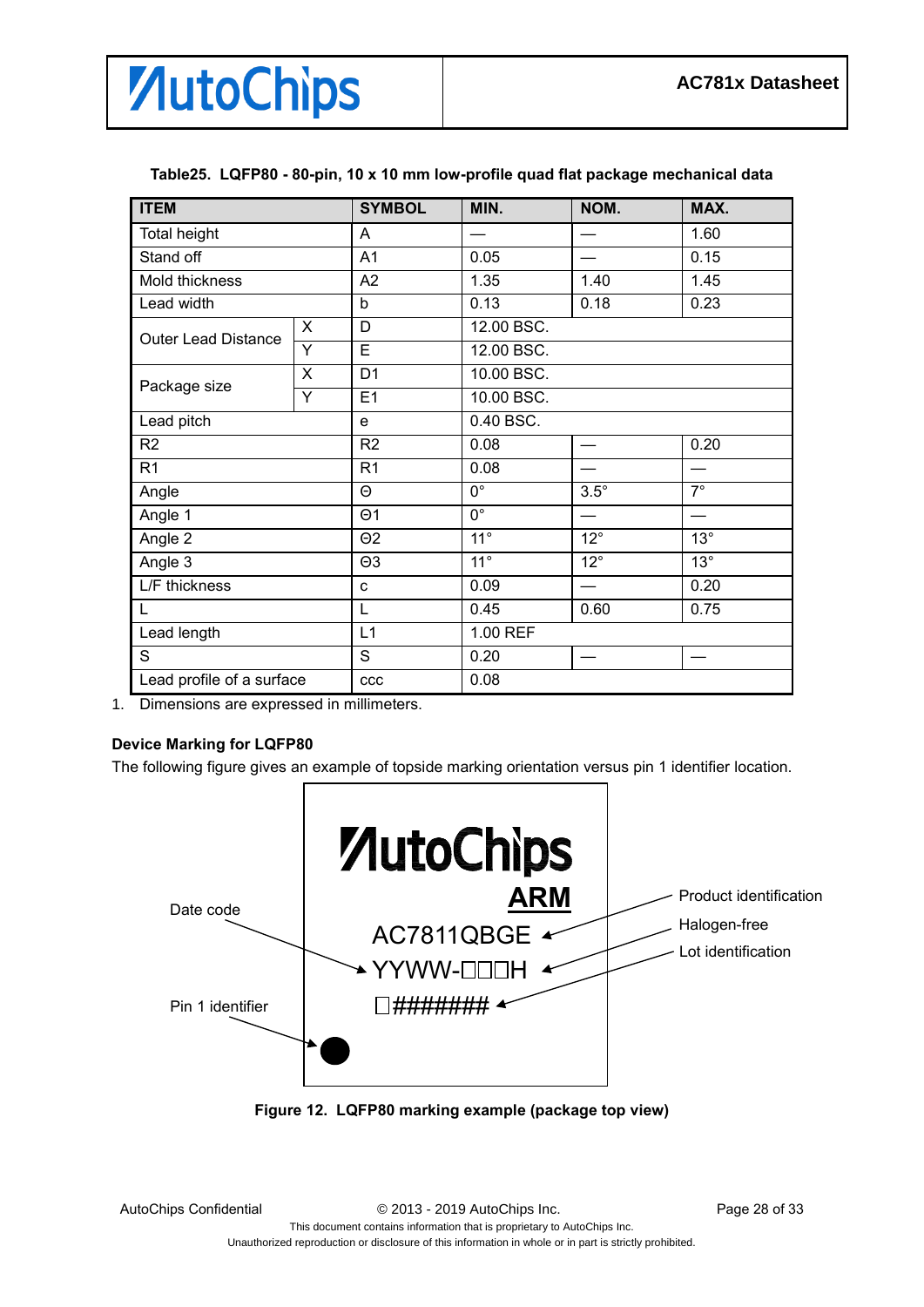### <span id="page-28-0"></span>**Pinout**

### <span id="page-28-1"></span>**8.1 Signal multiplexing and pin assignments**

The following table shows the signals available on each pin and the locations of these pins on the devices supported by this document. The Port Control Module is responsible for selecting which ALT functionality is available on each pin.

| 80<br><b>LQFP</b> | 64<br><b>LQFP</b> | <b>PIN Name</b> | function 0           | function 1 | function 2      | function 3 | <b>PINMUX</b> | <b>GPIO</b><br>(NUM) |
|-------------------|-------------------|-----------------|----------------------|------------|-----------------|------------|---------------|----------------------|
| $\mathbf{1}$      | $\mathbf{1}$      | PA <sub>0</sub> | PA <sub>0</sub>      | SPI1_NSS   | TRACED3         | FLASH_NSS  | PMUX0[2:0]    | $\bf{0}$             |
| $\overline{2}$    | 2                 | PA1             | PA1                  | SPI1_SCK   | <b>TRACECLK</b> | FLASH_SCK  | PMUX0[5:3]    | $\mathbf{1}$         |
| 3                 | 3                 | PA <sub>2</sub> | PA <sub>2</sub>      | SPI1_MISO  | <b>TRACED0</b>  | FLASH_DQ1  | PMUX0[8:6]    | $\overline{2}$       |
| 4                 | 4                 | PA3             | PA3                  | SPI1_MOSI  | TRACED1         | FLASH_DQ0  | PMUX0[11:9]   | 3                    |
| 5                 | 5                 | PA4             | PA4                  | UART4_TX   | CAN1_RX         | FLASH_DQ3  | PMUX0[14:12]  | 4                    |
| 6                 | 6                 | PA5             | PA5                  | UART4_RX   | CAN1_TX         | FLASH_DQ2  | PMUX0[17:15]  | 5                    |
| 7                 |                   | PD3             | PD3                  | PWM1_CH0   | HWLIN_TX        |            | PMUX5[5:3]    | 51                   |
| 8                 |                   | PD4             | PD4                  | PWM1_CH1   | HWLIN_RX        |            | PMUX5[8:6]    | 52                   |
| 9                 |                   | PD <sub>5</sub> | PD <sub>5</sub>      | PWM EXT    | CAN1_STDBY      |            | PMUX5[11:9]   | 53                   |
| 10                | 7                 | OSC_OUT         | OSC_OUT <sup>1</sup> |            |                 |            |               |                      |
| 11                | 8                 | OSC_IN          | OSC_IN <sup>1</sup>  |            |                 |            |               |                      |
| 12                | 9                 | AVSS            | AVSS                 |            |                 |            |               |                      |
| 13                | 10                | <b>AVDD</b>     | AVDD                 |            |                 |            |               |                      |
| 14                | 11                | AVDD            | AVDD                 |            |                 |            |               |                      |
| 15                | 12                | AVSS            | AVSS                 |            |                 |            |               |                      |
| 16                | 13                | PA6             | PA6                  | ADC_IN10   | UART1_CTS       | UART4_TX   | PMUX0[20:18]  | 6                    |
| 17                |                   | PD <sub>6</sub> | PD <sub>6</sub>      | ADC_IN12   | UART1_RTS       | UART4_RX   | PMUX5[14:12]  | 54                   |
| 18                | 14                | PA7             | PA7                  | ADC_IN0    | UART1_TX        | UART5_TX   | PMUX0[23:21]  | 7                    |
| 19                | 15                | PA8             | PA8                  | ADC_IN1    | UART1_RX        | UART5_RX   | PMUX0[26:24]  | 8                    |
| 20                | 16                | PA <sub>9</sub> | PA9                  | ADC_IN2    | SPI2_NSS        | HWLIN_TX   | PMUX0[29:27]  | 9                    |
| 21                | 17                | PA10            | <b>PA10</b>          | ADC_IN3    | SPI2_SCK        | HWLIN_RX   | PMUX1[2:0]    | 10                   |
| 22                | 18                | PA11            | <b>PA11</b>          | ADC_IN4    | SPI2_MISO       | UART3_RX   | PMUX1[5:3]    | 11                   |
| 23                | 19                | <b>PA12</b>     | <b>PA12</b>          | ADC_IN5    | SPI2_MOSI       | UART3_TX   | PMUX1[8:6]    | 12                   |
| 24                | 20                | PA13            | <b>PA13</b>          | ADC_IN6    | I2C1_SCL        | UART6_RX   | PMUX1[11:9]   | 13                   |
| 25                | 21                | <b>PA14</b>     | <b>PA14</b>          | ADC_IN7    | I2C1_SDA        | UART6_TX   | PMUX1[14:12]  | 14                   |
| 26                | 22                | <b>PA15</b>     | <b>PA15</b>          | ADC_IN8    | UART2_RTS       |            | PMUX1[17:15]  | 15                   |
| 27                | 23                | PB <sub>0</sub> | PB <sub>0</sub>      | ADC_IN9    | UART2_TX        | CAN2_STDBY | PMUX1[20:18]  | 16                   |

**Table26. Signal multiplexing and pin assignments**

AutoChips Confidential © 2013 - 2019 AutoChips Inc. Page 29 of 33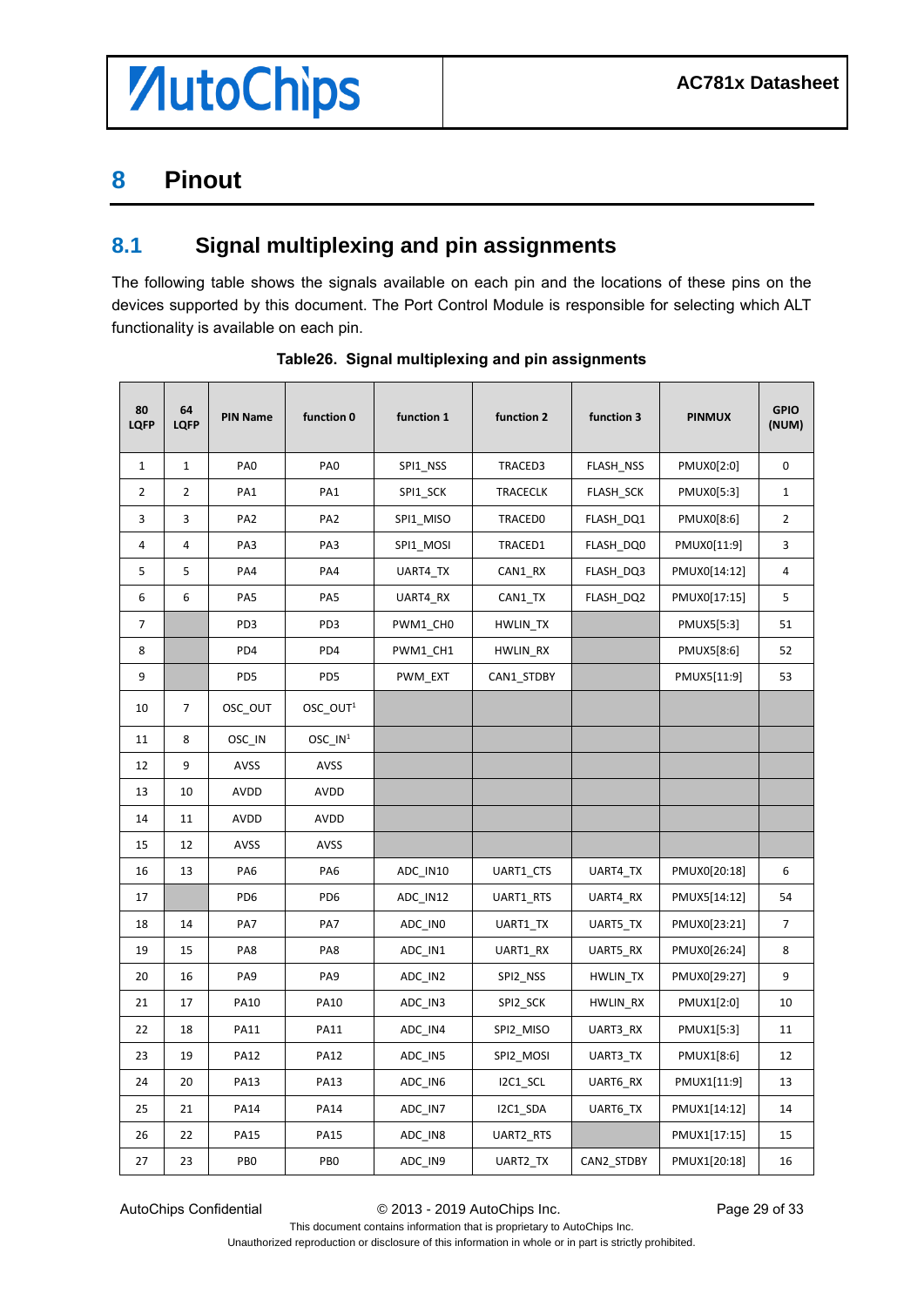| 28 | 24 | PB1              | PB1                | ADC_IN11                             | UART2_RX   |            | PMUX1[23:21] | 17 |
|----|----|------------------|--------------------|--------------------------------------|------------|------------|--------------|----|
| 29 |    | PD7              | PD7                | ADC_IN13                             | PWDT_EXT   | PWM3_CH0   | PMUX5[17:15] | 55 |
| 30 |    | PD8              | PD8                | ADC_IN14                             | CAN2_TX    | PWM3_CH1   | PMUX5[20:18] | 56 |
| 31 |    | PD <sub>9</sub>  | PD <sub>9</sub>    | ADC_IN15                             | CAN2_RX    | PWDT_IN0   | PMUX5[23:21] | 57 |
| 32 | 25 | PB <sub>2</sub>  | PB <sub>2</sub>    | $NMI_B$                              | UART3_TX   | CAN1_STDBY | PMUX1[26:24] | 18 |
| 33 | 26 | <b>NRST</b>      | N RST <sup>1</sup> |                                      |            |            |              |    |
| 34 | 27 | PB3              | PB3                | PWDT_IN1                             | UART3_RX   |            | PMUX1[29:27] | 19 |
| 35 | 28 | PB4              | PB4                | PWDT IN2                             | TRACED2    |            | PMUX2[2:0]   | 20 |
| 36 | 29 | PB5              | PB5                | UART1_TX                             | PWDT IN1   |            | PMUX2[5:3]   | 21 |
| 37 | 30 | PB <sub>6</sub>  | PB6                | UART1_RX                             | PWDT_IN2   | PWM3_CH0   | PMUX2[8:6]   | 22 |
| 38 | 31 | PB7              | PB7                | UART1_RTS                            | PWM_FAULT1 |            | PMUX2[11:9]  | 23 |
| 39 |    | PD <sub>10</sub> | PD10               | PWM FAULT1                           | I2C2_SCL   |            | PMUX5[26:24] | 58 |
| 40 | 32 | PB8              | PB8                | PWDT_IN0                             | I2C2 SDA   |            | PMUX2[14:12] | 24 |
| 41 | 33 | PB9              | PB9                | PWM0 CH0                             | PWM2_CH0   | CAN1_RX    | PMUX2[17:15] | 25 |
| 42 | 34 | <b>DVSS</b>      | <b>DVSS</b>        |                                      |            |            |              |    |
| 43 | 35 | <b>DVDD</b>      | <b>DVDD</b>        |                                      |            |            |              |    |
| 44 | 36 | <b>VPP</b>       | VPP                |                                      |            |            |              |    |
| 45 | 37 | <b>PB10</b>      | <b>PB10</b>        | PWM0_CH1                             | PWM2_CH1   | CAN1_TX    | PMUX2[20:18] | 26 |
| 46 | 38 | <b>PB11</b>      | <b>PB11</b>        | SPI2_NSS                             | PWM2_CH2   |            | PMUX2[23:21] | 27 |
| 47 | 39 | <b>PB12</b>      | <b>PB12</b>        | SPI2_SCK                             | PWM2_CH3   |            | PMUX2[26:24] | 28 |
| 48 | 40 | <b>PB13</b>      | <b>PB13</b>        | SPI2_MISO                            | PWM2_CH4   | UART5_TX   | PMUX2[29:27] | 29 |
| 49 | 41 | <b>PB14</b>      | <b>PB14</b>        | SPI2_MOSI                            | PWM2_CH5   | UART5_RX   | PMUX3[2:0]   | 30 |
| 50 |    | PD11             | PD11               | UART5_TX                             | UART3_RTS  |            | PMUX5[29:27] | 59 |
| 51 |    | PD <sub>12</sub> | PD12               | UART5_RX                             | UART4_RTS  |            | PMUX6[2:0]   | 60 |
| 52 |    | PD13             | PD13               | PWM2_CH4                             | UART5_RTS  |            | PMUX6[5:3]   | 61 |
| 53 |    | <b>PD14</b>      | PD14               | PWM2_CH5                             | UART6_RTS  |            | PMUX6[8:6]   | 62 |
| 54 | 42 | <b>PB15</b>      | <b>PB15</b>        | PWM2_CH0                             | PWM0_EXT   |            | PMUX3[5:3]   | 31 |
| 55 | 43 | PC <sub>0</sub>  | PC <sub>0</sub>    | PWM2_CH1                             | PWM1_EXT   |            | PMUX3[8:6]   | 32 |
| 56 | 44 | PC1              | PC <sub>1</sub>    | PWM2_CH2                             | UART5_RTS  |            | PMUX3[11:9]  | 33 |
| 57 | 45 | PC <sub>2</sub>  | PC <sub>2</sub>    | PWM2_CH3                             | UART6_RTS  |            | PMUX3[14:12] | 34 |
| 58 | 46 | PC <sub>3</sub>  | PC <sub>3</sub>    | UARTTX<br>SFLASH <sup>1</sup>        | PWM2 CH4   | PWM2_CH0   | PMUX3[17:15] | 35 |
| 59 | 47 | PC4              | PC4                | <b>UARTRX</b><br>SFLASH <sup>1</sup> | PWM2 CH5   | PWM2 CH1   | PMUX3[20:18] | 36 |
| 60 | 48 | PC5              | PC5                | I2C2_SCL                             | UART1_CTS  |            | PMUX3[23:21] | 37 |
| 61 | 49 | PC <sub>6</sub>  | PC <sub>6</sub>    | I2C2_SDA                             | UART1_CTS  |            | PMUX3[26:24] | 38 |
| 62 | 50 | PC7              | PC7                | JTCK_SWCLK <sup>1</sup>              | UART3_RTS  |            | PMUX3[29:27] | 39 |
| 63 | 51 | PC8              | PC8                | JTDO<br>TRACESWO <sup>1</sup>        | UART2 RTS  |            | PMUX4[2:0]   | 40 |
| 64 | 52 | PC <sub>9</sub>  | PC9                | JTMS_SWDIO <sup>1</sup>              | UART4_RTS  | PWM_FAULT1 | PMUX4[5:3]   | 41 |

AutoChips Confidential  $\degree$  2013 - 2019 AutoChips Inc. Page 30 of 33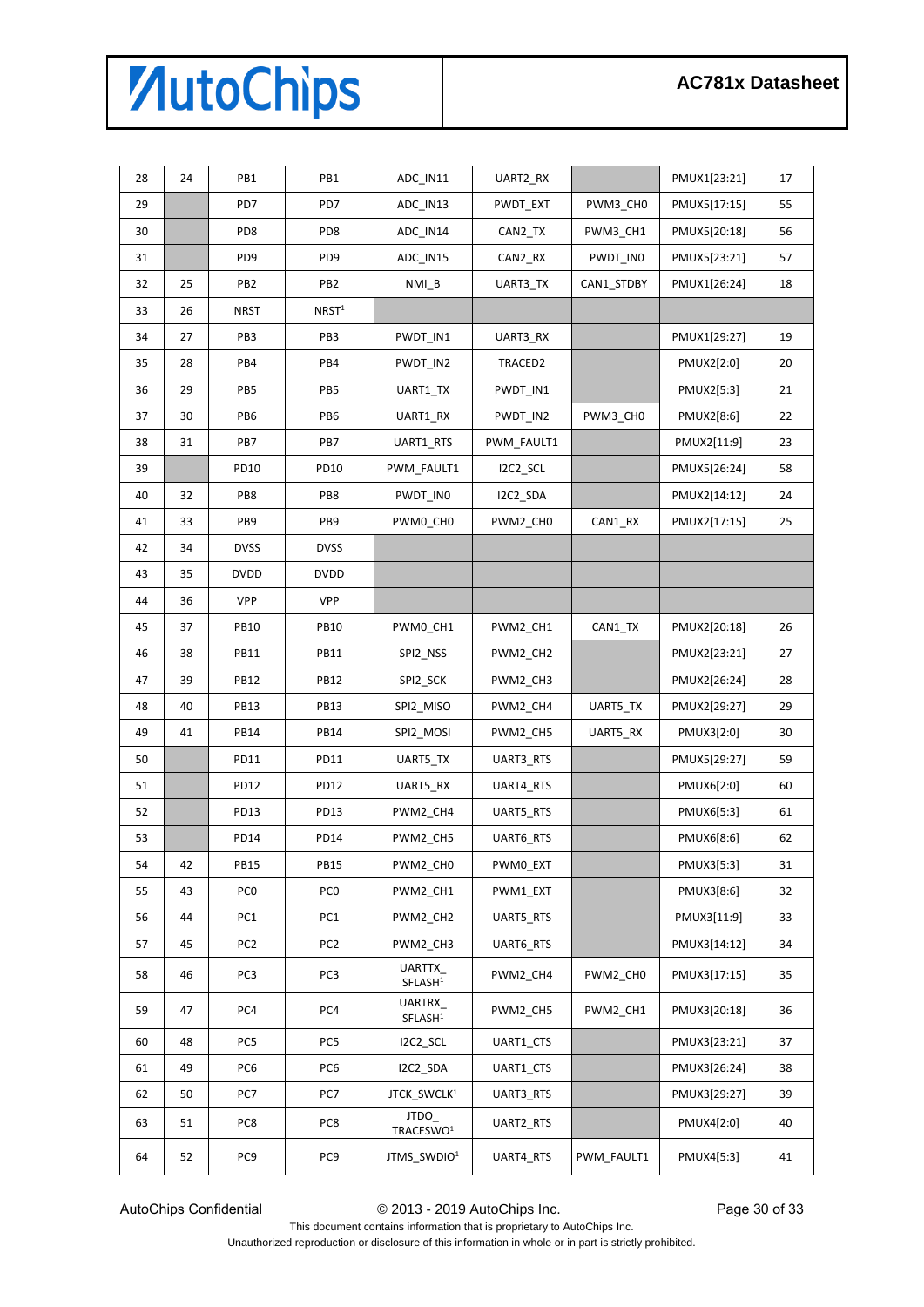| 65 | 53 | <b>PC10</b>     | <b>PC10</b>     | CAN2_TX             | UART6_TX   | PWM FAULT2 | PMUX4[8:6]   | 42 |
|----|----|-----------------|-----------------|---------------------|------------|------------|--------------|----|
| 66 | 54 | <b>PC11</b>     | <b>PC11</b>     | CAN2_RX             | UART6 RX   | PWDT INO   | PMUX4[11:9]  | 43 |
| 67 |    | <b>PD15</b>     | <b>PD15</b>     | JTDI <sup>1</sup>   | CAN1 STDBY | PWDT IN1   | PMUX6[11:9]  | 63 |
| 68 | 55 | <b>BOOT</b>     | PE3             | BOOT <sup>1</sup>   |            |            |              |    |
| 69 | 56 | <b>PC12</b>     | <b>PC12</b>     | I2C1_SCL            | UART5_TX   |            | PMUX4[14:12] | 44 |
| 70 | 57 | <b>PC13</b>     | <b>PC13</b>     | I2C1_SDA            | UART5_RX   |            | PMUX4[17:15] | 45 |
| 71 | 58 | <b>DVSS</b>     | <b>DVSS</b>     |                     |            |            |              |    |
| 72 | 59 | <b>DVDD</b>     | <b>DVDD</b>     |                     |            |            |              |    |
| 73 |    | PE <sub>0</sub> | PE <sub>0</sub> | NJTRST <sup>1</sup> | CAN2_STDBY | PWDT_IN2   | PMUX6[14:12] | 64 |
| 74 | 60 | <b>PC14</b>     | <b>PC14</b>     | CAN1_RX             | UART4 RX   | PWDT_IN3   | PMUX4[20:18] | 46 |
| 75 | 61 | <b>PC15</b>     | <b>PC15</b>     | CAN1_TX             | UART4_TX   |            | PMUX4[23:21] | 47 |
| 76 |    | PE1             | PE1             | HWLIN TX            | PWM1 CH0   |            | PMUX6[17:15] | 65 |
| 77 |    | PE <sub>2</sub> | PE <sub>2</sub> | <b>HWLIN RX</b>     | PWM1 CH1   |            | PMUX6[20:18] | 66 |
| 78 | 62 | PD <sub>0</sub> | PD <sub>0</sub> | UART1 CTS           | PWM FAULT2 |            | PMUX4[26:24] | 48 |
| 79 | 63 | PD1             | PD1             | UART2 TX            | PWM0 CH0   | I2C2_SCL   | PMUX4[29:27] | 49 |
| 80 | 64 | PD <sub>2</sub> | PD <sub>2</sub> | UART2 RX            | PWM0_CH1   | I2C2 SDA   | PMUX5[2:0]   | 50 |

Note:

、 *This functions as default function.*

、 *All the pins are default as gpio on the first time power on except some dedicated pins. Eg: if we want to configure PIN1 as SPI1\_NSS, we should set PMUX0[2:0]=1.*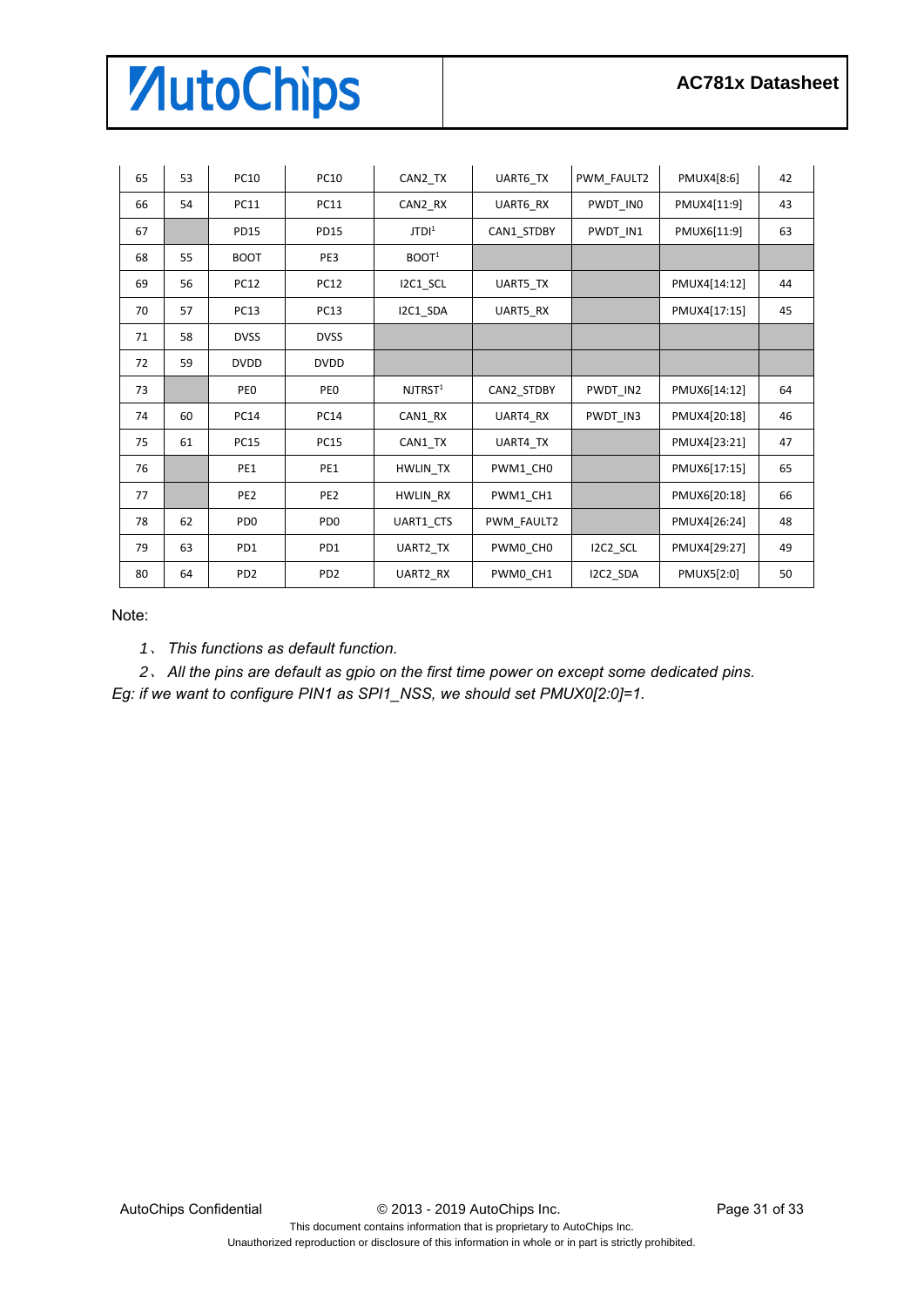



### <span id="page-31-0"></span>**8.2 Device pin assignment**



**Figure 13. 64-pin LQFP package**